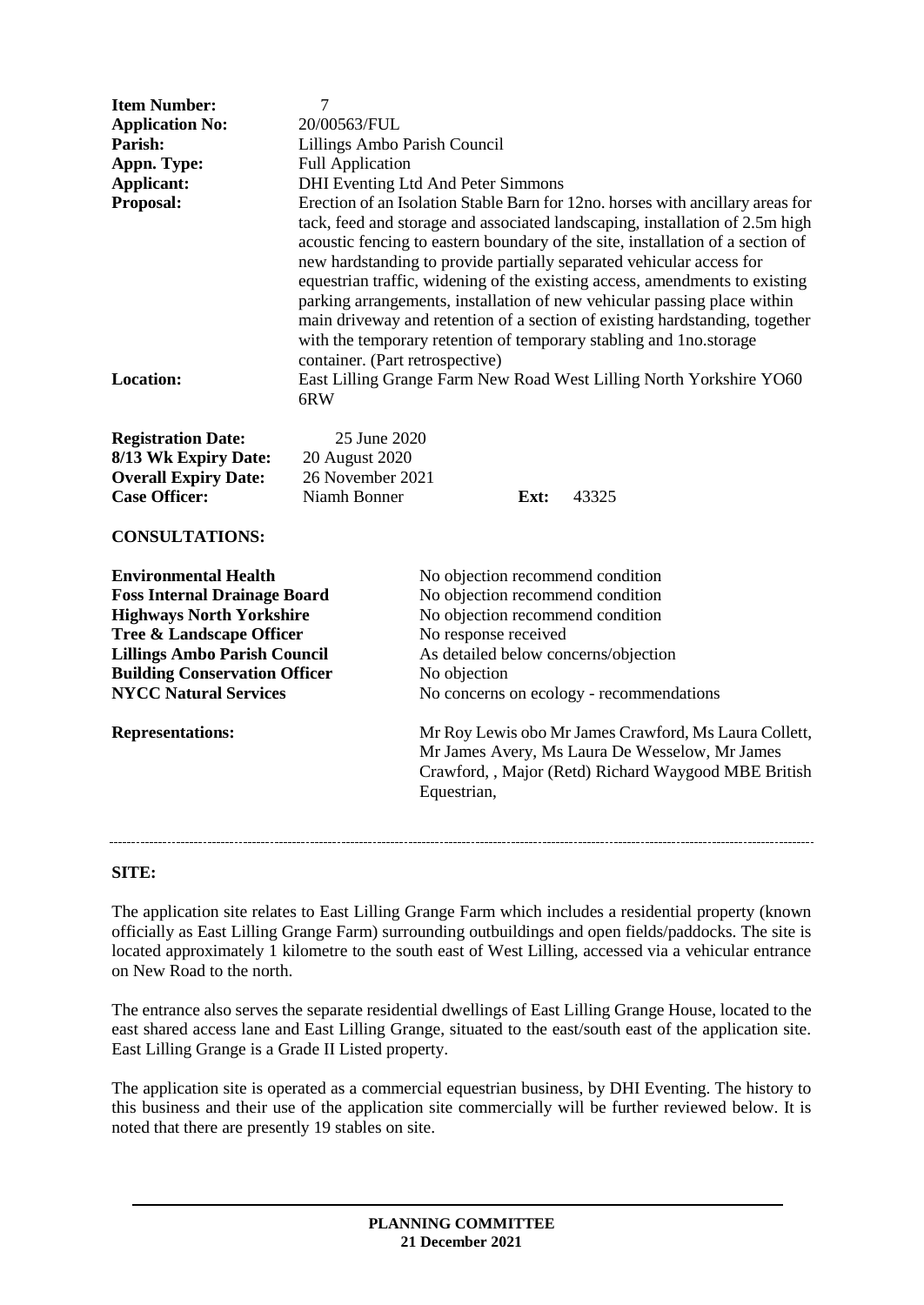# **PROPOSAL:**

This application seeks approval for the "*Erection of an Isolation Stable Barn for 12no. horses with ancillary areas for tack, feed and storage and associated landscaping, installation of 2.5m high acoustic fencing to eastern boundary of the site, installation of a section of new hardstanding to provide partially separated vehicular access for equestrian traffic, widening of the existing access, amendments to existing parking arrangements, installation of new vehicular passing place within main driveway and retention of a section of existing hardstanding, together with the temporary retention of temporary stabling and 1no.storage container. (Part retrospective)"*

This proposal was noted as part retrospective as a section of hardstanding and 1no. storage container have been installed within the site within the last 4 years without specific permission, together with the siting of temporary stables. The lawful commercial equestrian use of the site has also been queried by the Parish Council and an adjoining neighbour. This will be discussed further below but it has not been considered necessary to require retrospective permission for this element, following careful review, including consultation with a Planning Barrister.

Additionally during the consideration of this application, due to operational requirements, the noted temporary tented stabling was installed. This forms part of the retrospective application, with retention sought until the completion of the isolation stables, if approved. If not approved, enforcement action will be taken if necessary to secure their removal.

During the consideration period of the application, various revised descriptions have been agreed, to include new elements. The current description has been appropriately re-advertised.

Following consideration of incoming representations, the proposed location of the stable building has been amended during the determination period, to a position approximately 33 metres to the north of the original proposed location, at a greater distance from the boundary with the neighbouring property East Lilling Grange. This would be situated 15m to the west of the existing stables. This now incorporates reduced height proportions and updated materials. The building would span approximately 33.45 metres in length (including approximately 30 metres of internal space) and approximately 10.25 metres in width. This would include a pitched roof design, now to be completed with solid timber boarding and coloured roof sheeting with some translucent roof lights. This would have an overall apex height of 4.6 metres and an eaves height of 2.54 metres. This was reduced in height proportions from the originally proposed building which would have had an overall ridge height of 5.8 metres and an eaves height of 2.9 metres.

The main access to this building would be to the north and it was noted that the southern door would only be used for emergency use and access to the feed store. Additional planting to the south and east of this building is also proposed.

During the determination the installation of a 2.5 metres high acoustic fence has been proposed to the shared boundary with the paddock under the ownership of East Lilling Grange. This would span approximately 43 metres in length and would be positioned behind the horse walker, manure store and storage area.

The proposed widening of the access is also proposed, merging into the originally proposed passing place, together with the installation of a section of access track to partially separate equestrian traffic from domestic traffic. This would mean that equestrian traffic would only share approximately 190 metres of the original access (under the ownership of the Applicant) with the other domestic traffic, which would be a straight element with dedicated passing place. Presently as much as approximately 400 metres of access track is shared with the occupiers of East Lilling Grange.

Two storage containers are present, positioned to the west of the proposed acoustic fence, which is also the location of the manure store presently serving the commercial equestrian business. One of these has been installed without permission in the last 4 years. This is referred to in the description is to be temporarily retained until the stable building is erected, should it be approved. If this is not approved, enforcement action will be taken if necessary to secure their removal.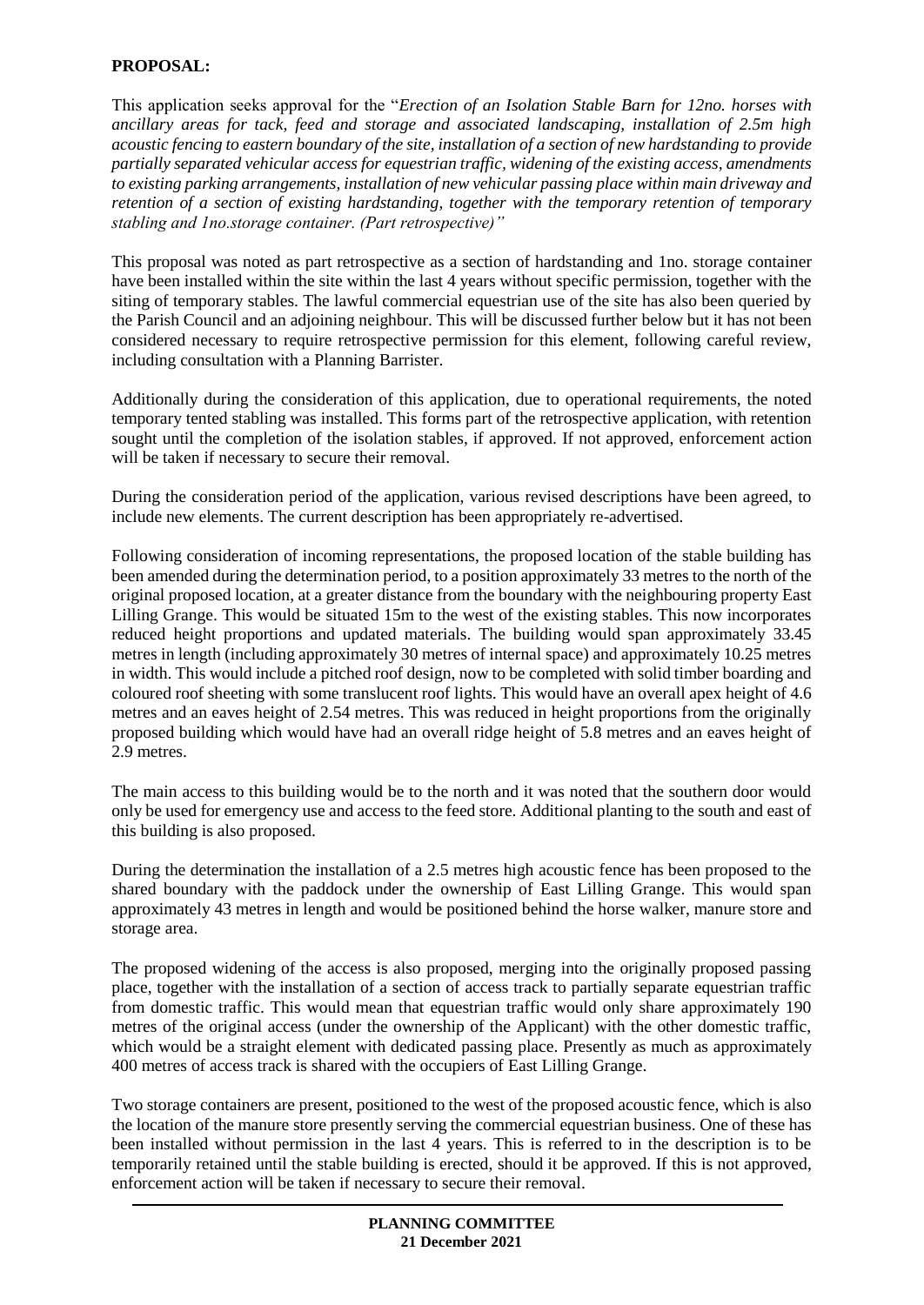It is acknowledged that various hardstanding has been installed at the site, however the LPA can only seek retrospective approval for that installed within the last 4 years. A specific plan to illustrate recently installed hard core (within the last 4 years) has been supplied. This relates to an area to the east of the arena, spanning approximately 62 metres from north to south and 22 metres from east to west. A review of satellite imagery does not indicate further areas that would require retrospective permission. A small area of tarmac in close proximity to the manure store on the eastern boundary has been confirmed by the agent as resurfacing of existing hardstanding.

A significant amount of information has been provided in respect of the business operations run from East Lilling Grange Farm, via the business noted as DHI Eventing. The supporting statement (amended 16th November 2020) notes that "*presently, the equestrian business that is East Lilling Grange Farm has between 15 and 20 horses on site, numbers vary as horses are sold or purchased. Horses are also kept stabled during extended teaching or training. Horses are also owned and kept outside the UK, from 10 to 20 horses at any one time.* 

*The increase of international teaching and training together with the need to isolate before competitions is the requirement for the new isolation stabling.* 

*It is anticipated that the new isolation stable barn will have around 60% occupancy as riders and teams come and go using the facility and the facility is cleaned between each occupancy. So in general terms an increase on average of around 7 to 8 additional horses can be expected on the premises."*

The statement further notes that *"the normal day is from 7.30am to 5.00pm seven days a week but with limited work on a Sunday. The last check on horses being 5pm in the evening each day, but it is limited to just one person doing a walk around inspection."*

It is noted that the supporting information from the 2016 and 2017 applications (which clearly identified that there was an ongoing commercial equestrian use) indicated that there were between 16 and 18 horses on site at any one time, but that this varied due to training schedules. This appears consistent with the number of horses indicated within the current supporting information.

This amended supporting statement also provides a timeline for commercial equestrian use at East Lilling Grange Farm, commencing in 1989 with 12 horses being liveried on site and Mr Simmons buying young horses for training and reselling.

It is noted that an Officer site visit was undertaken on the 20th July 2020 and on the 4th November 2020.

The latter visit included a site visit to the neighbouring residential property East Lilling Grange to ensure a comprehensive site visit was undertaken.

# **HISTORY:**

The following planning history is considered most relevant:

94/00726/OLD: 3/78/31E/FA Erection of Stable Block and Hay Barn (to replace steel framed barn, brick barn and 2 Dutch barns which are to be demolished).Approved.

Condition 05 noted: *"The approved stable block shall only be used for domestic purposes incidental to the adjacent dwelling and not for commercial purposes.*

*Reason: To avoid commercial or industrial use for which the site is considered to be inappropriately located."*

03/00578/FUL: Formation of a horse dressage and schooling arena. Approved.

Condition 3 noted *"Notwithstanding the provisions of the Town and Country Planning (Use Classes) Order 1987 or any provision equivalent to the Class, the site shall be used for equestrian purposes in connection with the dwelling currently known as East Lilling Grange Farm. At no time shall the site be used for commercial purposes.*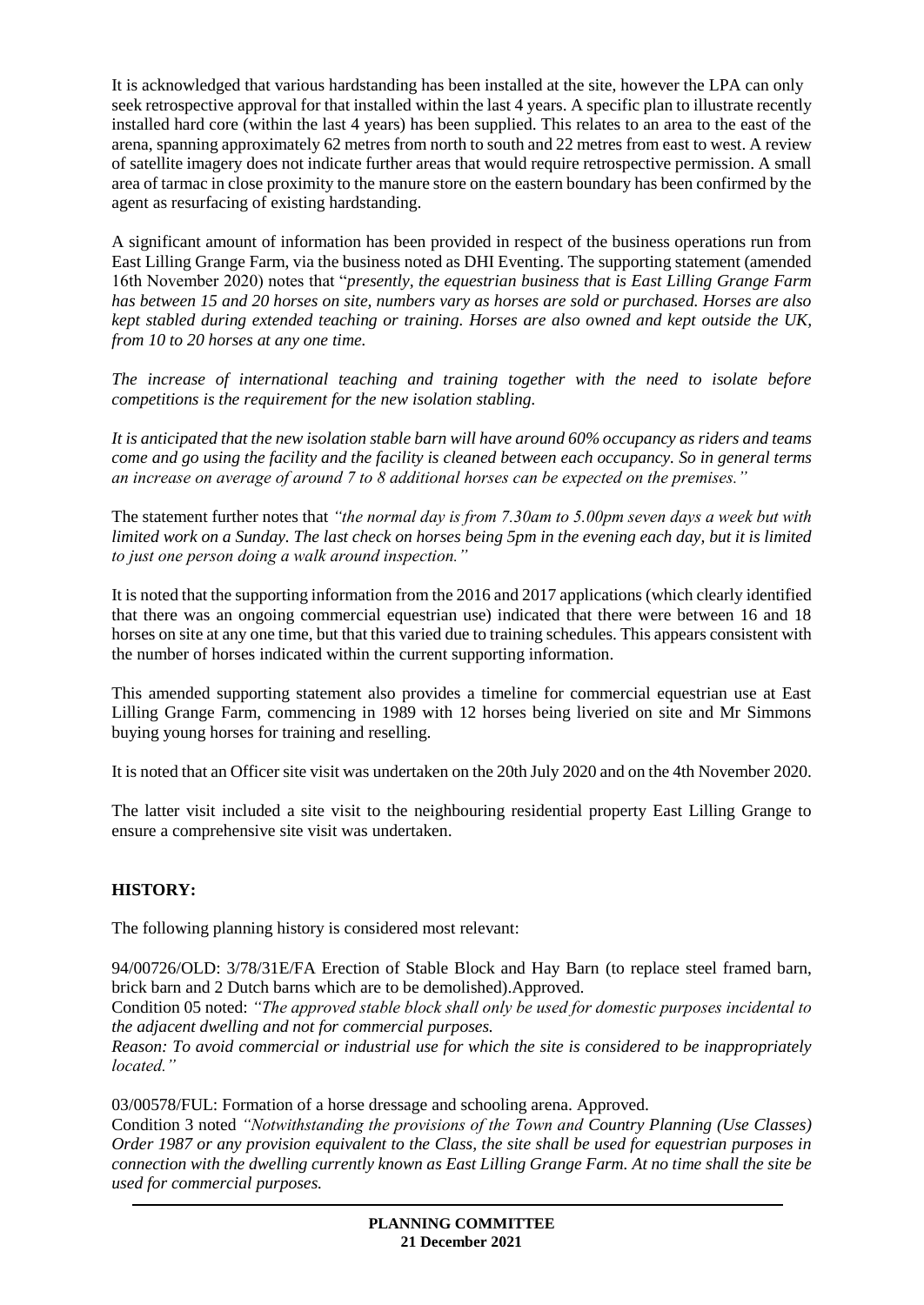*Reason: In order to protect the character and appearance of the locality and due to the existing restricted access to the main Flaxton to West Lilling Road."*

10/00315/FUL: Installation of a horse walker. Approved.

Condition 2 of this permission noted *"The proposed horse walker hereby permitted shall only be used in connection with East Lilling Grange Farm for private use and shall not be used for commercial purposes.*

*Reason: In order to safeguard the general amenity of the surrounding area, and to comply with Policy AG11 of the adopted Ryedale Local Plan."*

16/01520/FUL: Erection of 2no. detached stable blocks each comprising 3no. stables in association with existing equestrian business - Approved

17/00003/FUL: Erection of an attached equestrian building comprising 8no. stables, tack room, stalls and inspection and wash area. Approved

## **POLICIES**

Local Plan Strategy -Policy SP1 General Location of Development and Settlement Hierarchy Local Plan Strategy -Policy SP9 The Land-Based and Rural Economy Local Plan Strategy - Policy SP12 Heritage Local Plan Strategy - Policy SP13 Landscapes Local Plan Strategy - Policy SP16 Design Local Plan Strategy - Policy SP17 Managing Air Quality, Land and Water Resources Local Plan Strategy - Policy SP20 Generic Development Management Issues National Planning Policy Framework National Planning Practice Guidance

#### **REPRESENTATIONS:**

The Parish Council have provided the following comments on the 14th July 2020:

*Lillings Ambo Parish Council has no objection to the actual stables or their position but there are certain observations which need to be addressed before planning consent is given.*

*1) The road to the site is a single track without any passing places. Two other properties rely on this road for access. Movement will be exacerbated with the increase of traffic, and the size of these vehicles.*

*2) The existing access is a problem. It is on a bend of a de-restricted road and the splay and the sight lines are very poor. Already large vehicles have to swing entirely to the other side of the road in order to turn into and out of the driveway with the risk of serious accidents.*

*3) There are no details about dealing with the effluent and waste created by the twelve horse stable. The stables will be in close proximity to a drainage course which drains into the River Foss. Any waste must not be allowed to pass into the water courses.*

*Until these concerns have been addressed, Lillings Ambo Parish Council cannot support this application in its present form."*

A further consultation response was received from the Council following re-consultation on the 21st October 2020: *"Lillings Ambo Parish Council are pleased with the amendments made to the above planning application. The concerns about, which we, the Parish Council and our Parishoners commented have been largely addressed.* 

*However we feel very strongly about the positioning of the muck heap from the cleaning out stables has been placed in an extremely insensitive place, on the boundary adjacent to the neighbours garden.* 

*So before approving this planning application, we feel that this should be addressed and the muck heap be moved to a less sensitive position, where the smell, possible run off and health hazards to not invade the neighbours land."*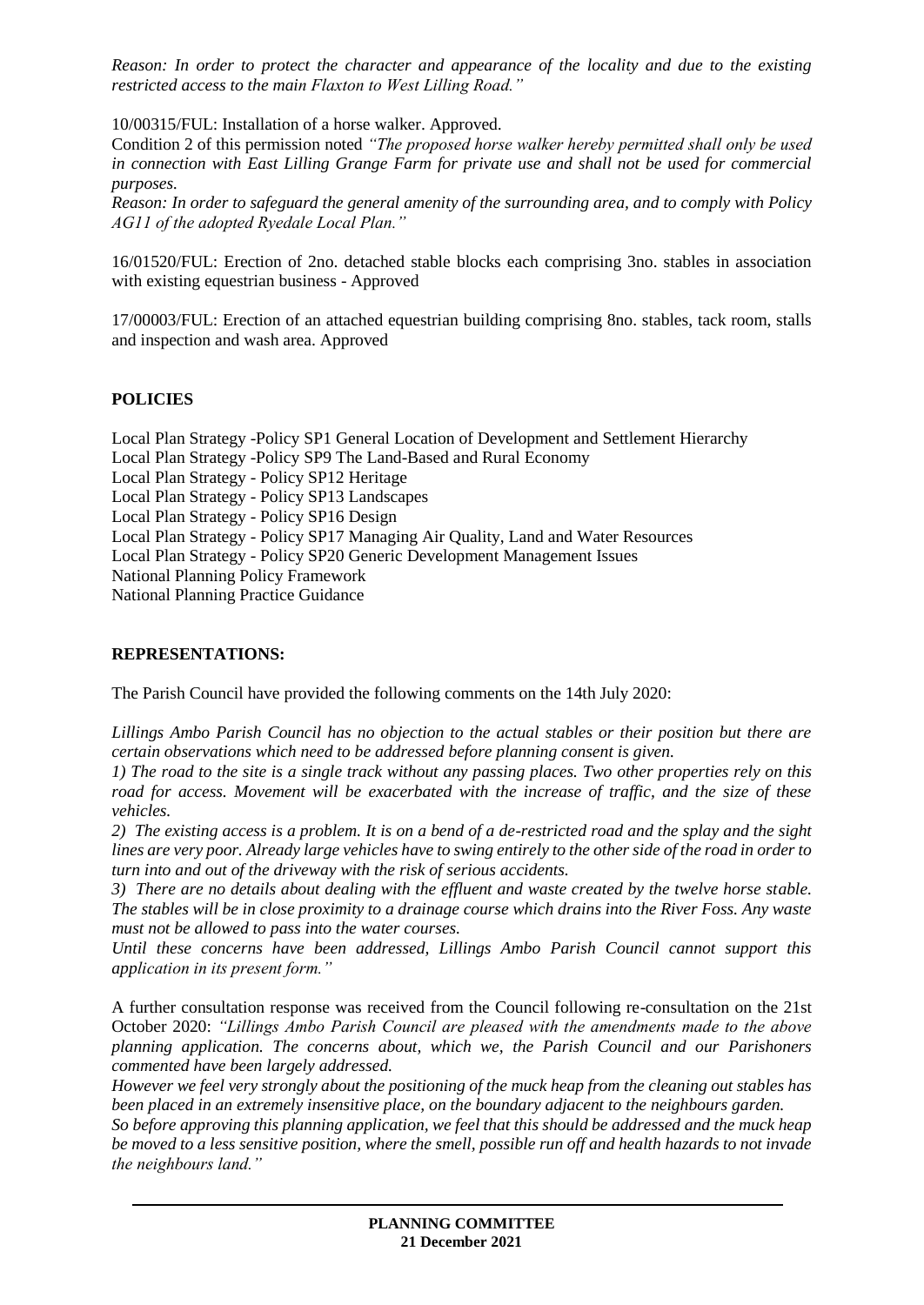A further consultation response was received from the Council following re-consultation on the 4th February 2021:

*"Lillings Ambo Parish Council welcomes the amendments to the original planning application of DHI Eventing Ltd and Peter Simmons to the erection of an Isolation Stable Barn for twelve horses.*

*However, there are serious observations which we would like you to address.*

*The Splays: We originally commented that the splays from the single-track road when joining New Road (the road from Flaxton to Sheriff Hutton) are insufficiently wide enough to manoeuvre a horse box containing four horses. These horse boxes, classed as HGVs, cannot enter the single-track road from Flaxton direction, unless they swing out onto the opposite side of the road. Surely, this is an unsafe and illegal manoeuvre. RDC Highways had no objection to the splays. We ask that they look into this again considering the size of these horse boxes, and the safety of other road users.*

*The Muck Heap: (See attached images ) This is, I quote, "A bonded sealed concrete walled enclosure brought into use in 2016. The housing for the waste manure is over 2m in height, constructed of concrete panels on three sides. These panels are sealed to the concrete base to ensure the manure is contained within the bonded enclosure at all times. It is inspected daily by DHI Eventing senior site manager. When it is 75% full the waste is collected & removed by a local farmer."*

*As you can see from the attached images, it is full to the top and there are stains on the sides of the concrete walls which suggest it overflows on a regular basis. It is situated on the boundary of the neighbour's garden. With twelve more horses to muck out, this enclosure will need to be emptied more frequently, to prevent run off and contamination.*

*We would ask that this be reviewed by your Environment Health Team.*

*However, HBLB International Codes of Practice https://codes.hblb.org.uk/index.php/page/130 gives guidance for isolation units. It states that, "A separate muck heap should be used within the isolation facility". "Nor should this manure be spread on land for fear of contamination." There is nothing in the plans to suggest that this is the case.*

*Planning consent: In 2003 Mr P Simmons made a planning application for a Dressage Arena, and again in 2010 for the installation of a Horse Walker. Both these applications were passed by Ryedale District Council with the conditions that the proposed facilities "would be solely used by the applicants, and not on a commercial basis". The reason being, "To safeguard the general amenity of the surrounding area, and to comply with Policy AG11 of the adopted Ryedale Local Plan."*

*There has been no change of use for commercial purposes, but in 2016 and 2017 planning applications were made in the name of DHI Eventing. These plans were passed by Ryedale DC. somehow unaware of the conditions made on previous planning applications.*

*All the applications were made on behalf of the applicant by Mr J R Burns, who would have been aware of all the previous applications.*

*Lillings Ambo Parish Council feel that all the constraints should have been adhered to, and change of use to a Business entity should have been applied, otherwise it makes a mockery of Planning Regulations.*

*Lillings Ambo Parish Council would like all these observations considered before any consent to the planning application is given."*

A final letter from the Parish Council was received on the 26th November 2021 noting the following: *"This planning application has been amended and changed in such a way that Lillings Ambo Parish Council is unsure of what is contained in the new planning application, and what included as retrospective planning. For instance*

*On 8th July 1994 planning approval was given for a stable block "for domestic purposes and not for commercial purposes" Reason "To avoid commercial or industrial use, for which the site is considered to be inappropriately located."*

*Mr J Burns, of Robert Burns Design Associates, states in his 'Time-line' that, in 1996, "Heidi, daughter of Peter and Pauline, joined the equestrian business and started teaching riders from the farm and schooling young horses for sale. The work was carried out under the ELGF the equestrian business."*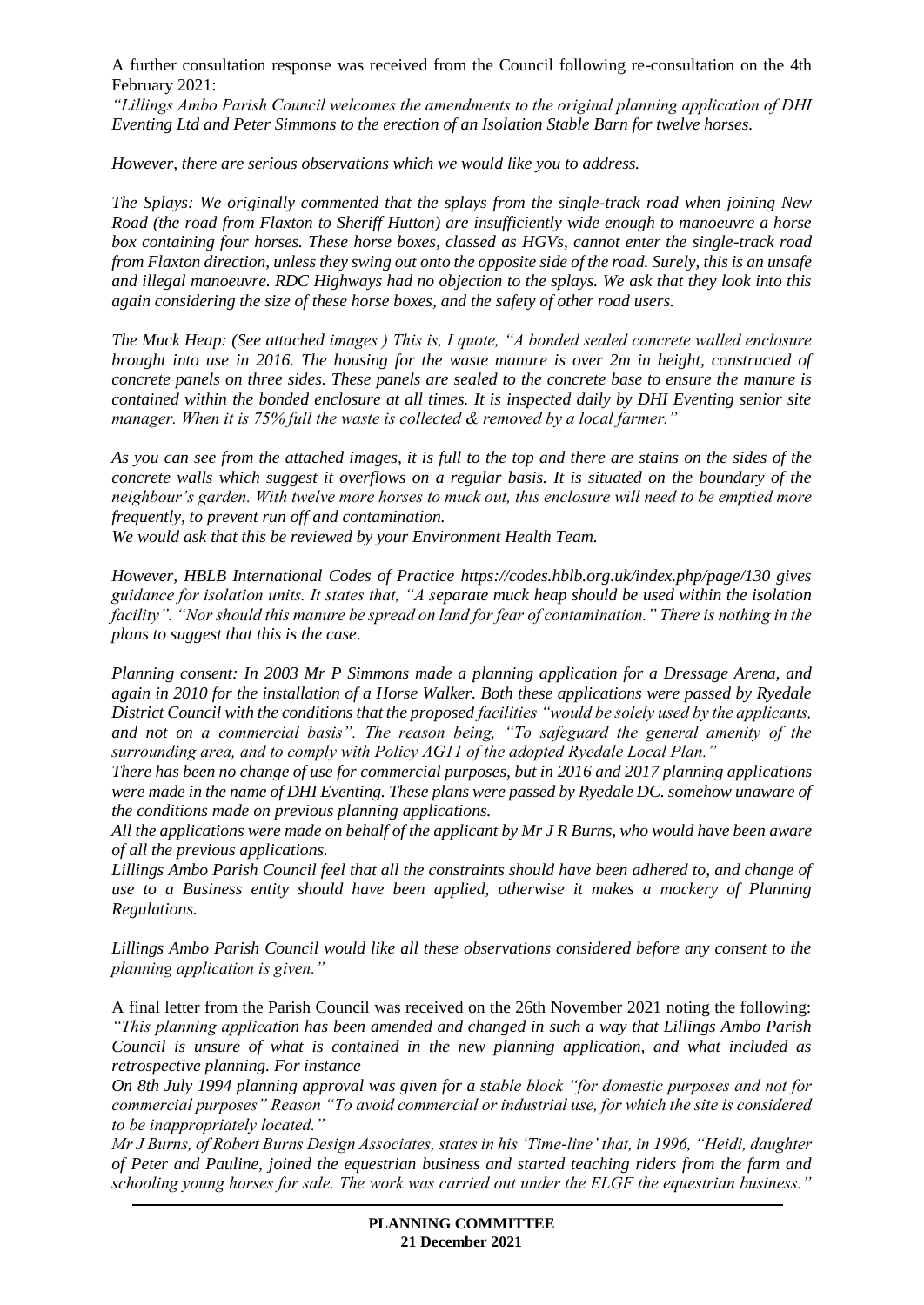*This contravenes the above planning decision of Ryedale District Council.*

*In 2010 planning permission was approved by Ryedale District Council for Mr P Simmons for the construction of a horse walker but added, "The proposed horse walker would solely used by the applicants, who are the current occupiers of East Lilling Grange Farm, and not on a commercial basis." Their reasons: In order to safeguard the general amenity of the surrounding area, and to comply with policy AG11 of the adopted Ryedale Local Plan.*

*This enterprise has evolved over time, from a domestic love of horses to a business, but without the correct planning approvals. Lillings Ambo Parish Council do not wish to curtail this successful business. It brings employment to the area. However the planning should be approved and conditions adhered to.*

*It should be sympathetic to its neighbours and its surroundings. Measures should be taken to make sure the business and domesticity can run amicably, and fairly, side by side.*

*Following a site meeting with DHI Eventing at East Lilling Grange Farm and East Lilling Grange, the neighbouring property, by representatives of Lillings Ambo Parish Council, these are our observations. We welcome the decision of the applicants to widen the splays at the junction of the drive with the main road and to create a passing place on the drive at that junction. However it must be constructed of sufficient length to accommodate a forty foot long vehicle such as a horse box. Reason To prevent large vehicles crossing onto the opposite carriageway in order to access the drive.*

*The passing place will prevent vehicles having to stop on the main road whilst waiting for vehicles to exit the single track driveway causing an obstruction. In order to make such a construction it is likely that the trees at the junction will need to be felled. The planning permission should include the requirement for the felled trees to be replaced.*

*We welcome the decision to change the position of the isolating stables to one nearer the original stables.* 

*Reason The stable block will be sited further away from the neighbours' property. It will be less noise and visually less intrusive.*

*The plan to upgrade a separate track, from about half way down the drive to the hard standing for vehicular access will mean less congestion and noise for neighbours who have right of way on the drive. This can only be a positive step.*

*The erection of a 2.5m acoustic fence, to be suitable screened by hedging along the existing boundary hedge of Mr & Mrs Crawford's property and Mr Simmons property, initially sounds good. However the mature hedge is said to be on the Crawford's land and they would be unhappy for it to be removed. A culvert runs the length of the boundary hedge on the Simmons side, making the erection of an acoustic fence on their land problematic. A horse walker two storage unites, hard standing and muck heap are situated close to the drain and hedge leaving little or no space to put the fence. This is an area where a lot of work is carried out, including the tractor moving supplies and clearing waste. The area is adjacent to the Crawford's property. Re-siting this area of work, with exception of the horse walker would be an excellent solution.*

*Re-siting the flood lighting, needed for illuminating this area in the hours of darkness, would also be less intrusive to neighbours. Does the flood lighting need additional planning permission?*

*The horse manure is contained in an over two metre high, three sided concrete paneled open construction which is positioned by the boundary hedge of the neighbours property. A tractor moves the horse manure to the back of the heap daily. Contrary to Mr Burns statement of being odourless, the smell from the wet, steaming manure permeates through to the neighbours' property. This manure heap could be moved away from the boundary to a less sensitive site.*

*Lillings Ambo Parish Council have spent a great deal of time discussing the plans, visiting the site and talking to all concerned. We hope that our observations will be given due consideration as a fair and meaningful insight to this planning application.*

*Until these observations are taken into account, Lillings Ambo feel they cannot give their consent to this planning application."*

## **Objections**

Several letters of objection have been received from/on behalf of the occupiers of East Lilling Grange throughout the determination period.

• 22nd July 2020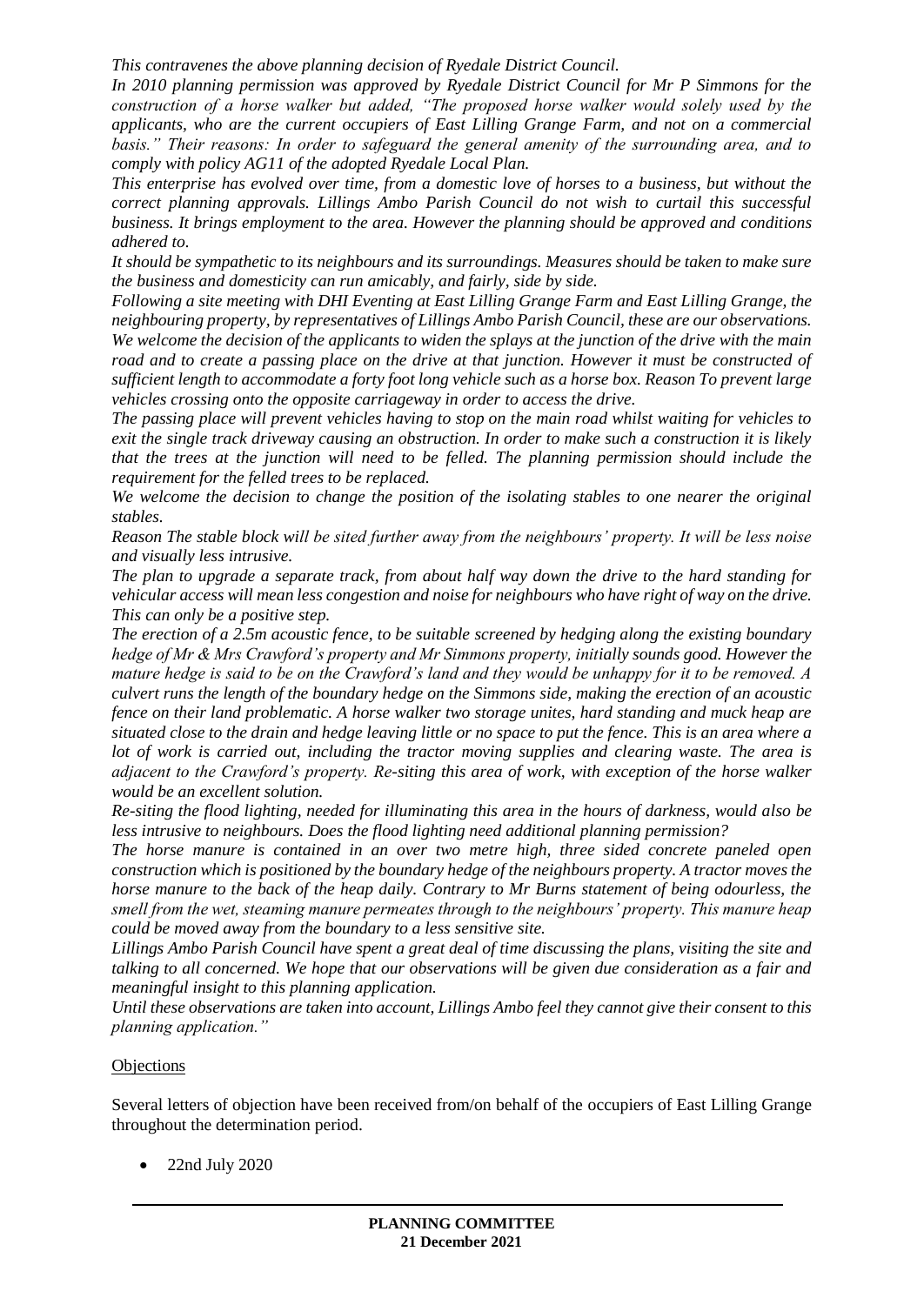- $\bullet$  12th August 2020
- 3rd November 2020
- 18th February 2021
- 10th May 2021
- 26th May 2021
- 19th October 2021
- 1st November 2021
- 9th December 2021

These responses raise the following summarised points, this summary has been undertaken as comprehensively as possible however Members are advised that these are available to view in full on the Planning file, together with the incoming letters from the Planning Agent to which many of these points refer.

# **22nd July 2020**

- Over intensification of the use of the land, which would see 32 stables on the Applicants' site.
- Progressive overdevelopment and the size is too large.
- Noise is already a problem for neighbours, this would only increase further as a 24/7 operation
- Impact upon the setting of the Grade II Listed East Lilling Grange
- Single track driveway with no passing places, causing illegal and dangerous manoeuvres due to equestrian traffic – proposal will increase volume of traffic on the unsuitable road
- Poor splays and sightlines for traffic existing road
- No drainage details, concern on significant EA proposal to hold water downstream of this development is also a major concern. The use of surface water drainage ditches would increase the prospect of flooding
- No details shown for effluent or other waste.

# **12th August 2020**

- Concerns over extent of red line (Case Office note: This red line plan was updated accordingly.
- Concerns over lack of height detail and lack of lighting detail.
- Considered to have a harmful impact upon the setting of the Grade II Listed Building, no alternative locations have been considered to have a lesser impact upon the listed building. Concern over intensification of the eventing building. This has included the siting of shipping containers and an area where hay bales are stored along the eastern boundary and significant new areas of hardstanding, undertaken without planning permission. The Aerial Image shows how the growing operation threatens the listed building.
- The proposal would increase the number of stables on site by 60% and result in a consequent increase in ancillary storage and paraphernalia associated with the operation.
- Light pollution is already harmful and concern over openings in the eastern side of the b building.
- Statutory duty of the LPA to consider whether development would affect a listed building or its setting.
- Existing problems of noise and light pollution associated with the use and this impact upon their residential amenity, this will be exacerbated with the new stable block operated on a 24/7 basis. The eventing business operators do not live on site which adds to the level of vehicular activity.
- The proposed building would be sited due west of East Lilling Grange, blowing smells and possible other detritus towards their house and garden.
- The current proposal is for isolation stables, there would be no limit on a subsequent change to individual liveries which would further exacerbate the level of activity on site. It is unlikely a planning condition could be drafted to limit such a change.
- Large HGVs presently bring visitors horses to the site on an hourly basis and multiple rider clinic take place from early morning to early evening, often several times a week all year round in addition to other vehicles.
- The highway office has based her advice on the basis of 2 extra visits per week. This seems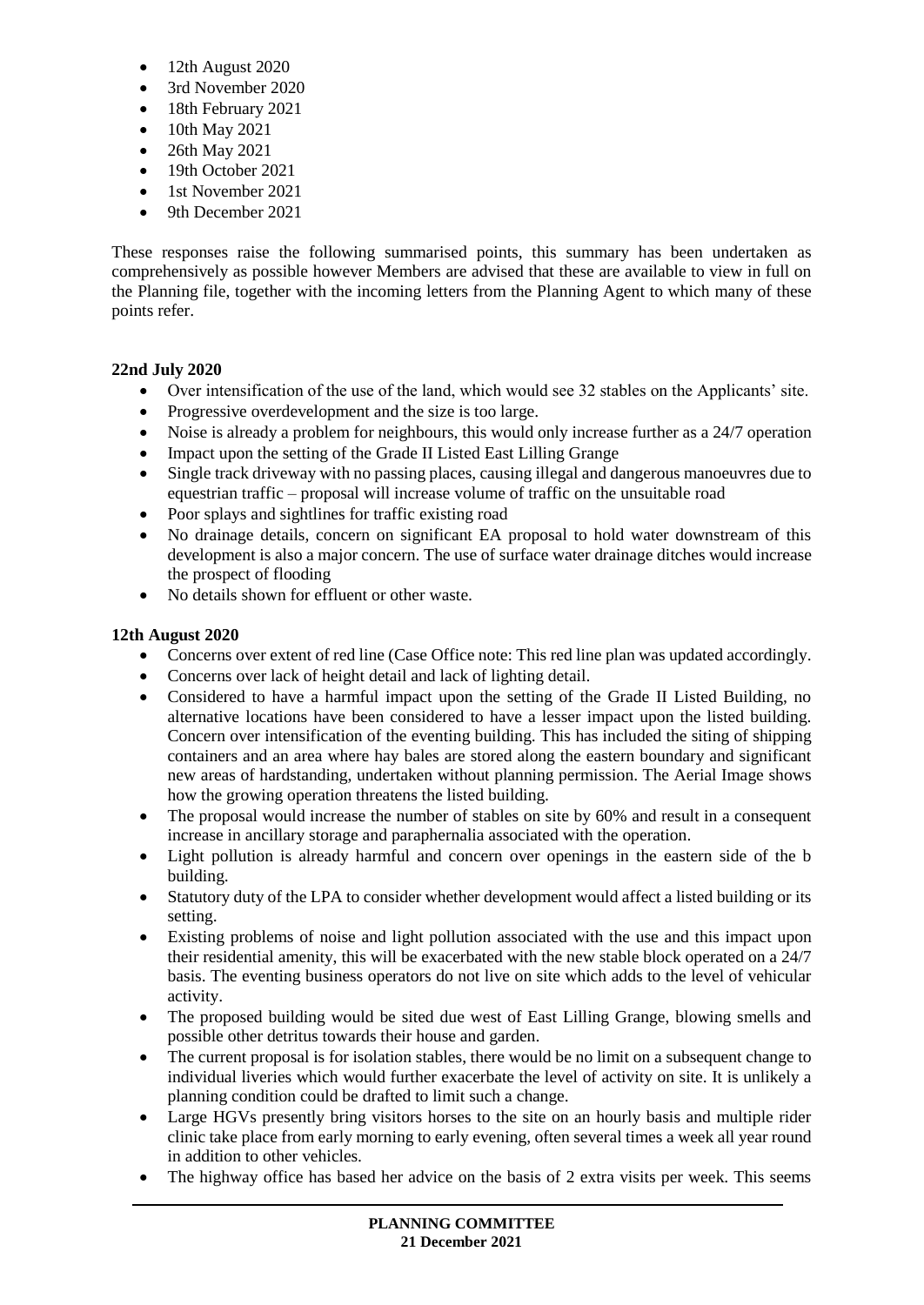highly unlikely due to the increase in stabling by 60% and intensification of business. The existing access arrangements are unsuitable.

 A drainage report by DW2 consultants engineers is attached. This sets out concerns that should be addressed.

#### **3rd November 2020**

- Do not consider the current application documents are satisfactory in relation to the unauthorised areas of hardstanding. Larger areas of hardstanding are unauthorised.
- Concern that the equine operation is operating either without permission or in breach of existing planning conditions. The additional information dated 3rd October 2020 states that the equestrian business commences as liveries in 1989 and evolved into teaching in the 1990s. however there is no reference to any planning permission for a change of use from the former farming operation to buying and selling horses and teaching. The 2010 permission for the horsewalker was approved in a different location, restricted to personal use, not commercial. Condition 04 of the 1994 permission indicated that this permissible for non commercial private use only.
- Concern in relation to the area where the horsewalker has been erected has also been hard surfaced without planning permission and, part of the dividing hedge removed. Two storage containers are present and the storage of hay bales undertaken here, with a large muck heap sited.
- Whilst some of the development may be immune from planning enforcement action, it does not provide a justification for consolidation of the equine business in an inappropriate location, where it would harm the residential amenity of the occupants of East Lilling Grange Farm and the setting of the Listed Building. Would argue that planning permission should not be granted for the proposed isolation stable in this location. The existing unauthorised development does not provide a justification for the current proposal. We note from Mr Burns submitted statement that the applicant's do not rule out an alternative siting and I would suggest that in these circumstances, that is the reasonable way forward.
- Concerned over removal of south facing former pantile roof on traditional farm building range adjoining their property and replacement with profiles sheeting and translucent panels.
- Concern over engineering works including the creation of a large pond and banks, visible on Google Earth from 2017 onwards.
- A comprehensive review of the planning situation would enable your authority to regularise the situation, exert effective planning control and protect neighbouring residential amenity and the setting of the listed building..
- Points were raised about the proposed construction of the building to limit impact.
- No objection to the passing place on the drive, but we remain of the opinion that the proposed access to the public highway is inadequate.
- Mr and Mrs Crawford have no wish to curtail a business enterprise but such business cannot be allowed to ride roughshod over planning law with inadequate concern for close neighbours or listed buildings.

## **18th February 2021**

- Maintain objection statement made by Mr Burns does not address the fundamental matter other than to imply that the current equestrian business is long established and lawful. Mr Burn's Statement is misleading. In my view there is clear evidence that the existing business carried out from the former farm building and on the adjoining fields is as a result of the intensification that has taken place within the last 10 years.
- I am advised that the livery activity that existing in the 1980s and 90s as referred to by Mr Burns was a low key, ancillary use. The first reference in the planning history to the existence of a commercial equestrian use at the site was in the application for stables made in 2016. The equestrian business has intensified considerably since 2017. Mr Burns makes it clear that international teams currently use the site for training and preparation for competitions. I understand that the intensification for he use has been compounded by the addition of two separate yards that have recently been related together with their professional riders and staff. Whilst the proposed 12 horse stable is described as an 'isolation' facility, it would seem from the documentation that it is needed for the intensified use and to facilitate further expansion. An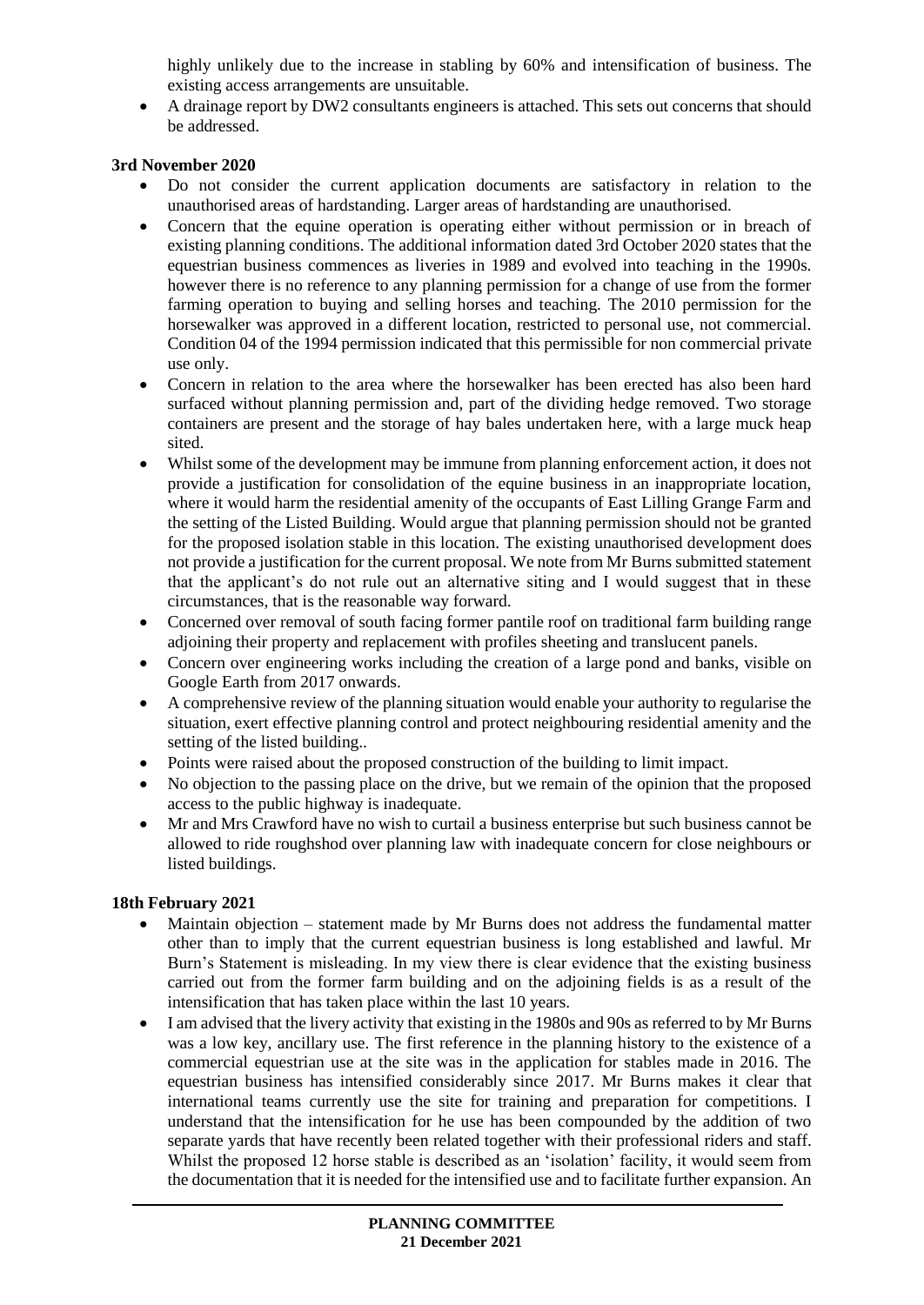increase of a further twelve horses would exacerbate the problems caused by the current level of commercial intensification of the former low key ancillary use.

- In making the application for the horse walker in 2010, Mr Burns himself confirmed the structure was intended for personal use and the permission was made conditional on such personal use. This was constructed in a completely different location to that approved and is currently used for commercial purposes as are the stable block permitted for personal use in 1994, the former hay barn converted to stables without planning permission and the dressage arena.
- The longstanding modest livery business that was ancillary to farm and residential use in the 1980s/90s and was unlikely to have needed planning permission has intensified to a substantial equestrian business that is operating without planning permission. This intensification has taken place in the last 10 years.
- Lighting added to dressage arena without planning approval. Presence of unlawful storage containers.
- East Lilling Farm Bothy is a separate self contained holiday let now occupied on a permanent basis.

# **10th May 2021**

- Note representations have been made by Barton Willmore in a letter dated 8th April 2021, do not wish to enter into a prolonged series of debated but consider it essential to correct false and incorrect claims made.
- Points made on intensification of use raising case law. This continues to note the change in character of the equestrian use of East Lilling Grange Farm, which is evidenced by the number of large specialist vehicles that now visit the site and facilitate overnight stays for training events, the increase in horse numbers, hardstanding and other works.
- Point raised that planning permission for three separate operational developments at the site were made conditional on the personal use of the applicants is noted.
- Point made on the use of the land.
- Mr and Mrs Crawford do not wish to see the termination of the equestrian business. They simply wish to see planning controls exerted over a business that has grown in a largely uncontrolled manner in the interests of neighbours and the environment.
- There is no basis for the claim that the current equestrian use of the site is lawful. There has been no granting of planning emission and no application has been made for a Certificate of Lawful Existing Use. In his letter, Mr Binns sets out the time limits for pursuing enforcement action. This implicitly acknowledges that his clients have carried out unauthorised development. Whilst operational development carried out more that four years is immune from enforcement action, the evidence provided in my two previous letters shows that considerable expansion has taken place at the site since 2017, which constitutes a material change in the character of the use of the site. Mr Binns notes that the relevant period for enforcement uses against unauthorised development is ten years. A material change has taken place within the last 10 years and it therefore open to enforcement action. Consequently, the current equestrian use is not immune from enforcement action due to the passage of time as suggested by Mr Binns.
- The training jumps and pond form engineering works, no permitted development rights for these.
- Horse walker may be immune from enforcement action, it provides an example of how the equestrian business has expanded with a disregard for planning control and neighbourliness.
- Disagree with Mr Binns claims the proposal is fully in accordance with the local and national planning policy and does not cause amenity harm or environmental issues. If this was the case Mr and Mrs Crawford and the Parish would not be raising concerns.

## **26th May 2021**

• Points raised in relation to letter from Planning Agent dated 10th May 2020, confirming their view that the case law is relevant. "The Case Law is relevant as it establishes legal principles relating to change of use and makes it clear that intensification of a use can indicate a material change in the character of a use, for which planning permission is required…. Intensification of the former low key equestrian use at East Lilling Grange Farm is clearly relevant as there has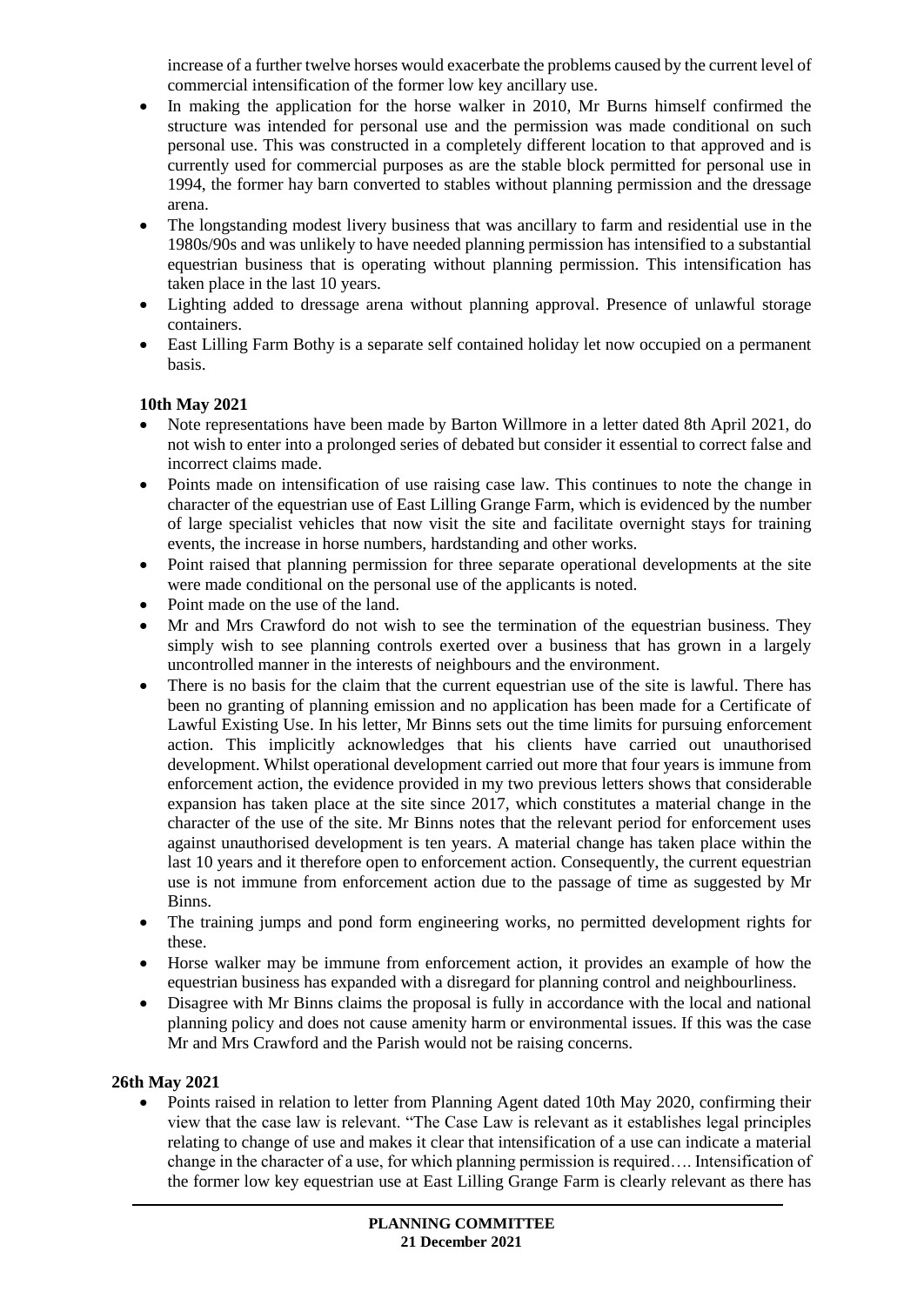never been planning permission for equestrian use at this former farmstead." It was confirmed in their view that this material change of use has taken place within the last 10 years and has not become immune from enforcement action through the passage of time.

- Up to and included the planning permission in 2010, permissions were granted for personal use. The only authorised development that has taken place since 2010 was the stable block permitted in 2017. Consequently, previously planning applications that have been approved at the site provide evidence that until 2017, the former use had a considerably different character.
- 19th October 2021
- Further information was provided in relation to machinery noise at the site, detailing the use and frequency of use of a tractor, JCB, quad bikes, a radio and instructor noise.
- It was noted that instructors shout instructions to riders being trained, with 4 different instructors operating at the site and sometimes teaching simultaneously. This can occur 7 days per week. During the summer months this occurs from 7.00am to 8.00pm.
- It was concluded that the cumulative impact of the above sources is harmful to the residential amenity enjoyed by the occupants of East Lilling Grange and has dramatically increased.
- Additionally, during the summer months a temporary grass arena was marked out with boards, to the west of the hardstanding area, creating further noise.
- It is common for there to be four or five large specialist horse vehicles at the site. Some incorporate living accommodation, which in recent months has facilitated overnight stays two or three times a week.

## **1st November 2021**

- Note the amended plan to indicate the widening of the junction between the access land and the highway. This is perplexing as the local highway authority did not require any widening of the access. The applicants appear to have decided of their own volition that a widening of the access is necessary to accommodate the large vehicles that now visit the site on a regular basis. This presents clear evidence of the intensification of the equestrian use. (Case Officer Note, this amendment came following an Officer request following review of the Parish Council's concerns rather than proactively from the Applicant/Agent.
- Subsequent impact upon group of trees.
- No consultation with neighbours (Case Officer Note: This subsequently was fully reconsulted on.)
- At the time of writing it is noted that the equestrian calendar has a 'closed season' in the final two months of the year, when activity on site is lower. In relation to potential enforcement against unauthorised development at East Lilling Grange Farm, I trust your authority will assess the level activity throughout the calendar year.

## **9th December 2021**

- In response to letter from Mr Burns (Agent) it is advised that level of equestrian related activity is considerably greater than suggested. If it was possible to restrict these activities to the level suggested, with teaching restricted to the days stated by Mr Burns, along with restricted hours of operation for the business as a whole, Mr and Mrs Crawford would have no objection.
- At least 5 horsebox vehicles are now on site at any one time for much of the year. There is no planning permission for riders utilising the equestrian facilities to stay overnight at the site in specialist horse boxes.
- Endorse Parish Council's recommendation for resiting muckheap and would recommend this area is returned to grazing land.
- Inaccuracies with Mr Burn's recent statement: disagree that there are only two instructors on the premises. Website evidence confirmed that three separate equestrian businesses run from the site, including teaching riders and producing young horses.
- Disagree that instructions are spoken, maintain these are shouted.
- Disagree that horse boxes only stay for training "rarely occurs more than once per month." Mr and Mrs Crawford maintain that stayovers occur two or three times per week for the majority of the year.
- Disagree that radios are only played very quietly.
- Mr and Mrs Crawford have only had one horse for 8/9 years and do not use a quad bike on a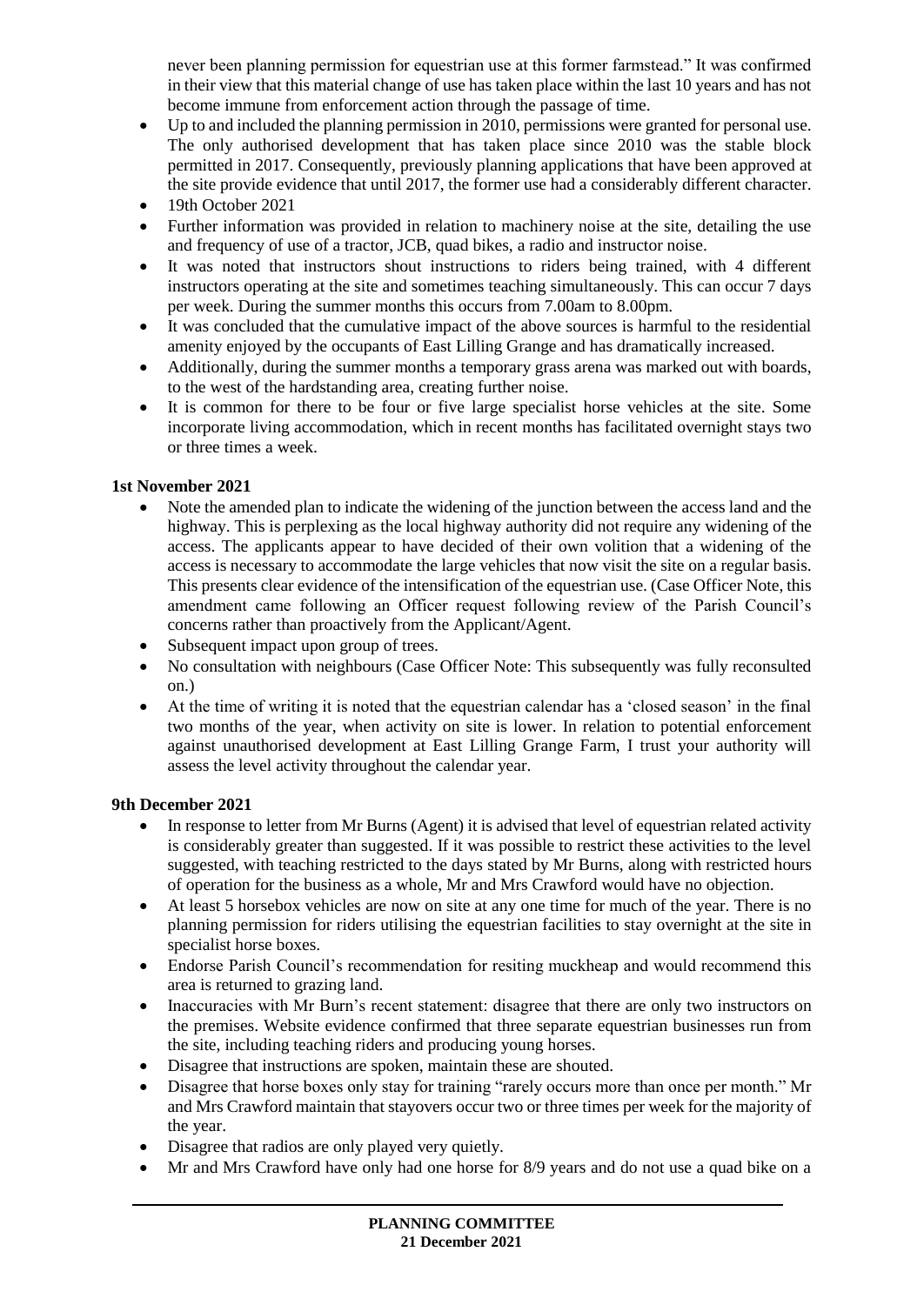regular daily basis. The extent of their equine use is personal only.

- Mr Burns maintains the boundary hedge is owned by Peter Simmons. This is not agreed.
- Mr Burns states Mr and Mrs Crawford's daughter used the facilities from 1993. In fact their daughter was not both until December 1993.

#### **Support**

4 letters of support from the occupier of Windy Hollow, Lambourn Berkshire, Belsay Estate Office, Northumberland, Penhill Farm, Cheltenham, the Performance Director at British Equestrian Federation,

Support as a member of the New Zealand Evening High Performance Team, hoping to access as much training as possible in Yorkshire for the Olympic Games. Important to stay in secure premises with no chance of cross contamination with other horses competing at different venues, with the security of a quarantine facility.

Often travel to East Lilling for Lessons and stay over with the horses and use the facilities as a stopover when travelling further south to events. It is an impeccable training establishment with top notch biosecurity.

As a client of DHI, we frequently stay on the premises with our team of horses for training and prior to international competition. The proposed isolation stable unit would be an excellent addition, enabling us to stable on site and ensure the biosecurity of our horses and equipment. It is essential that we are able to isolate our horses prior to competition, to ensure they are in top notch condition, even more so when we are representing our country.

The application site is regularly used by many of the British High Performance Squad Riders to train with the world renowned coach, Ian Woodhead prior to travelling to international competitions and championships. Now, more than even it is essential that riders are confident that a robust system is in place to provide biosecurity and to mitigate the possibility of any cross contamination resulting in an Anti-Doping violations where horses and equipment are accommodated during training…the proposed building of an isolation barn would be a highly beneficial addition to the facilities and training available to our elite athletes.

Various supporting letters from the Planning Agent, Mr Jim Burns have been received during the determination period, together with an additional letter from Mr Chris Binns of Barton Wilmore on behalf of the applicant (dated 8th April 2021) have been received. These will be referred to below but Members are advised that the full copies of these letters are available to view on the planning file.

## **CLARIFICATIONS**

## Material change of use/Intensification:

In light of the consultations responses received from/on behalf of the occupier of the neighbouring dwelling and following review of the planning history, careful consideration into the lawful use of the site has been undertaken. It is clear that the proposed equestrian business has not benefitted from a specific permission for a commercial operation prior to 2016, however the supporting information specifies this has been a long established use with a commercial element occurring since 1989 (12 livery horses and Peter Simmons purchasing, training and selling young horses. It was confirmed that DHI eventing was launched as a company in 2006. This tallies with the relevant information available on Companies House. The inconsistency in the planning history of the horse walker approved in 2010 not being described or applied for as being for commercial use is however noted.

The LPA have engaged Counsel from Kings Chambers, Leeds to provide legal guidance on this matter. The full un-redacted legal advice dated 6th August 2021 and 9th December 2021 will be made available to Members but this will not be made public apart from relevant excerpts due to legal privilege.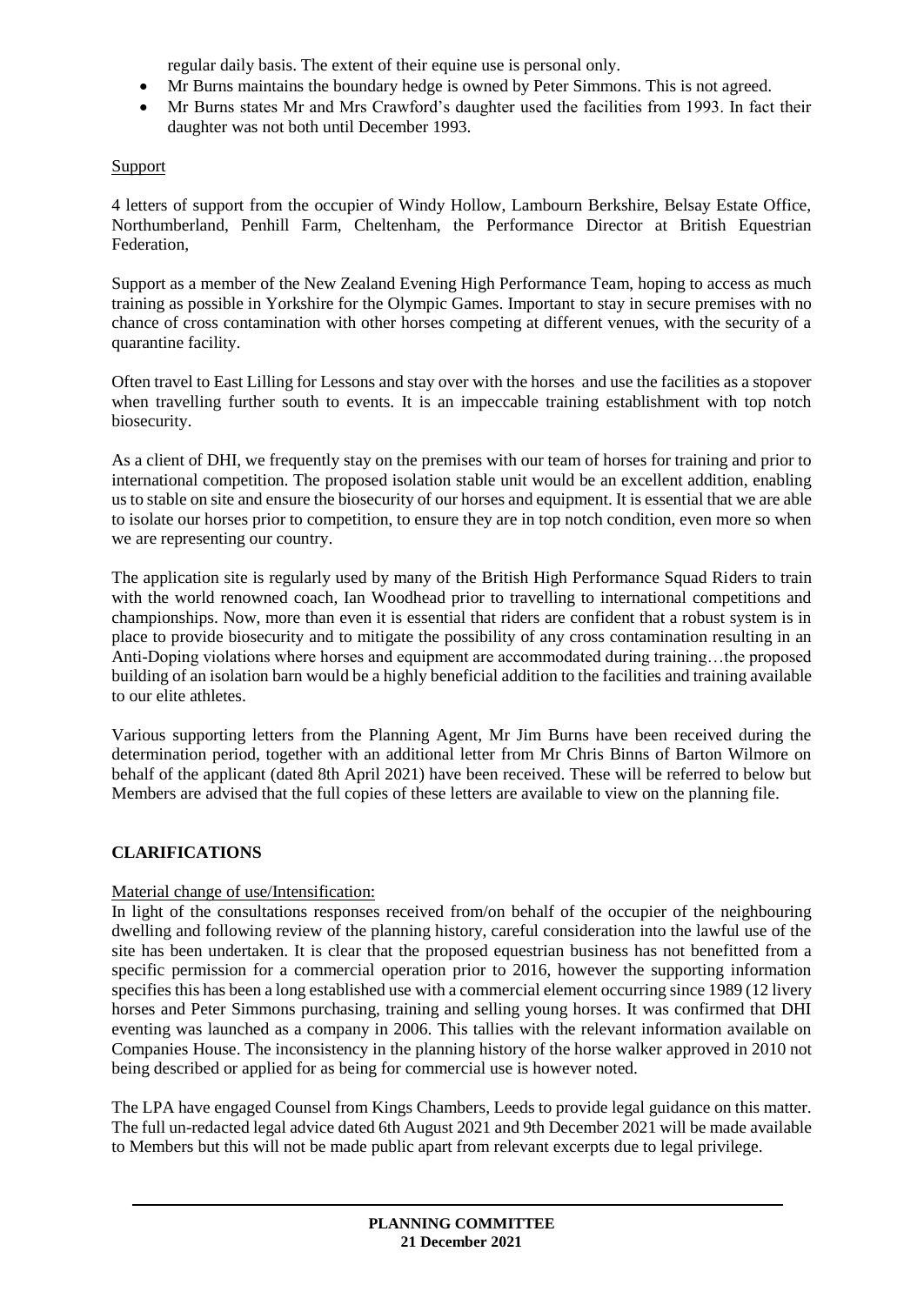Critically, Counsel was asked to consider:

a. Would Counsel consider that the developments undertaken at East Lilling Grange Farm are lawful or do they require a retrospective change of use application?

b. It is considered that a material change in intensity has occurred?

The advising Barrister confirmed *"The time limits for immunity from enforcement action are set out at s.171B of the Town and Country Planning Act 1990. Changes of use (other than to a single dwelling house) become immune from enforcement action after 10 years and operational development immune after 4 years. Where there has been a change of use which has not become immune from enforcement action any enforcement action can require the removal of operational development that is integral to the change of use even if the operational development was complete more than 4 years ago; Kestrel Hydro v Secretary of State for Communities and Local Government [2016] EWCA Civ 784."*

The Barrister considered various relevant cases in relation to intensification including In Brooks and Burton Ltd v Secretary of State for the Environment [1977] 1 W.L.R. 1294 where the court considered the interaction between intensification and permitted development rights. The court found that where there was intensification but the use remained within the same use class which was the permitted use of the land then that would be permissible.

The Barrister noted in their response dated 6th August 2021 *"As part of the Application a letter dated 8th April 2021 from Robert Burns Design Associates Ltd has been submitted which sets out the history of the use of the Land. This describes how there has been commercial equestrian use of the Land since 1989."*

The advice continued in Para. 13 "*The Council have previously acknowledged the existence of an equestrian business at the Land and indeed have granted planning permission for it. On 27 October 2016 the Council granted planning permission for: "Erection of 2no. detached stable blocks each comprising 3no. stables in association with existing equestrian business" the lawful use of those buildings is for commercial equestrian use. In 2017 the Council granted planning permission for: "Erection of an attached equestrian building comprising 8no. stables, tack room, stalls and inspection and wash area.".* 

*In doing so the Officer Report that considered the application stated "The site where the proposed development is to take place, is within an established equestrian use[…]" and considered the application against land based and rural economy policies.*

*In light of this, in my opinion, commercial equestrian use of the Land is lawful by virtue of it being ongoing for in excess of 10 years (on the assumption the history that has been provided is accurate). Further, parts of the Land have specifically been granted express planning permission for commercial equestrian use."* 

*However, on the information available to me it is not clear where on the site in question the described activities have taken place. It may be that the site has extended over time which could have altered the relevant planning unit with a knock on impact on the immunity of any activities. The Council may wish to explore this further."*

Specifically turning to the point about intensification, the Barrister noted *"Whether a material change in use by intensification has occurred is a matter of planning judgment. The exercise of that judgment should be taken in accordance with the legal principles set out in this advice above. The history of the site provided with the Application shows some changes in level of use, however, these are relatively minor and in my view would not justify a conclusion that there has been a change of use by intensification." The Barrister then considered the supporting material to the 2016 application outlined above, including the detailed descriptions of the on site activities. It was concluded that in comparison to what is proposed "would in my opinion, be unlikely to justify a conclusion that it would amount to a change of use when it is compared to the previous and existing levels of use that have been described."*

It was advised that *"The task facing the Council when considering the Application is to determine whether or not it is acceptable in planning terms."*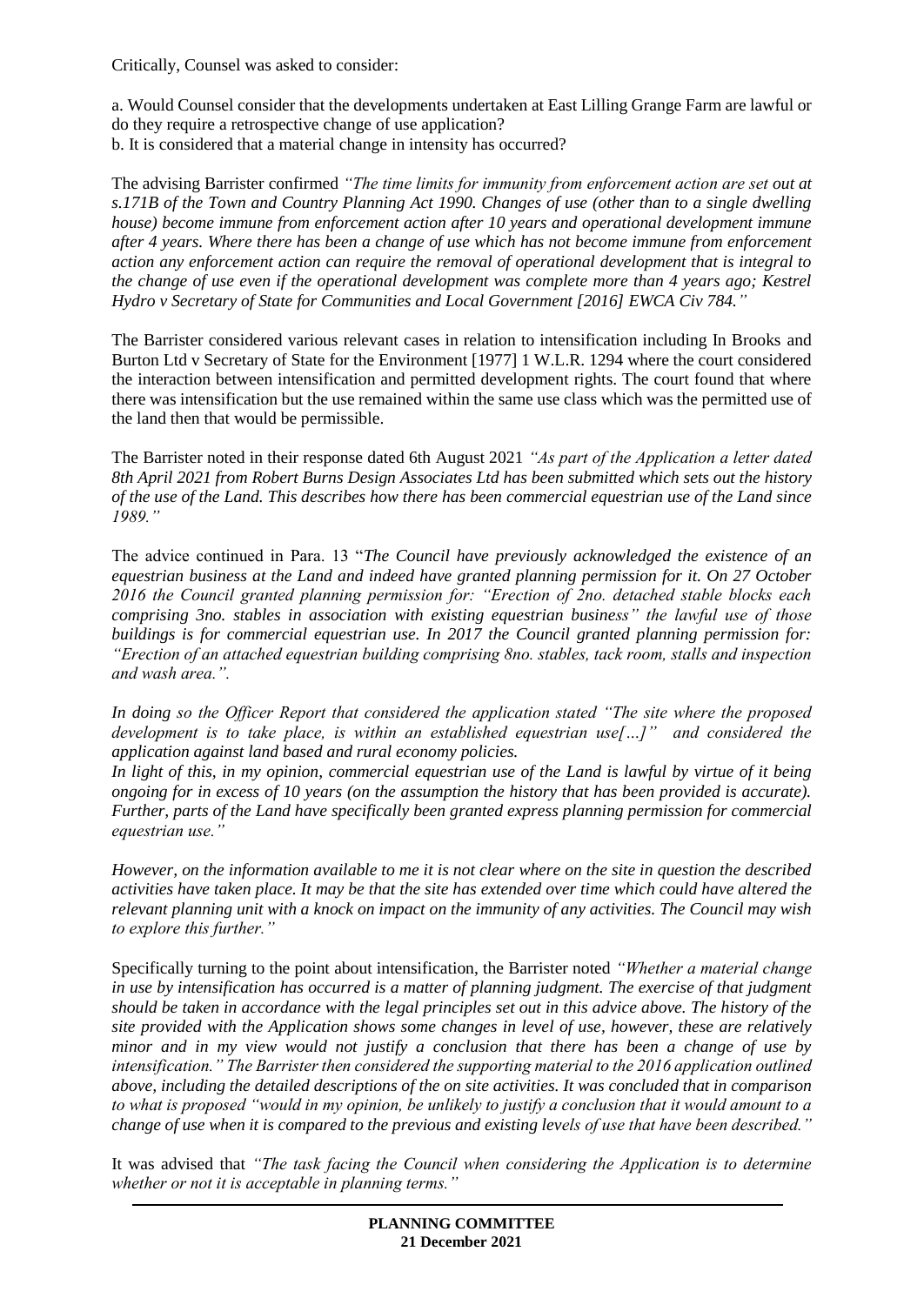Consequently following this advice, the Case Officer sought further information from the Planning Agent, seeking any further information to support the timeline provided.

The following information was received on the 11th November 2021 as described by the Planning Agent:

*1. A letter from the accountants who have worked with DHI Event Horses Ltd since their formation in 2005. This details' the companies date of formation and its sole use of the land at East Lilling Grange Farm since that formation date in 2005. The accounts for DHI Event Horses Ltd are in the public domain as a limited company and can be viewed at any time.*

*2. Sworn Declarations from, Peter Simmons, Joint Property Owner. Pauline Simmons, Joint Property Owner. Heidi Woodhead joint owner of DHI Event Horses Ltd and Ian Woodhead joint owner of DHI Event Horses Ltd. These sworn declarations confirm the commercial use by DHI Event Horses Ltd of the land since 2005 up to the present day.*

*3. A plan with land edged in blue that the sworn declarations refer to that details the principal use of various parcels of land that has been used for commercial equestrian use by DHI Event Horses Ltd since the formation of the company in 2005 up to the present day. These uses would vary and change from time to time, but the principal and sole use has been that of commercial equestrian by DHI Event Horses Ltd. and that fundamental use is established and correct since 2005 up to the present day.*

The plan referred to indicated that area's labelled A-G had been in commercial use since 2015. This excluded sections of land to the south of the site, indicating that the entire site is not used for commercial equestrian purposes.

It is noted in relation to the sworn declarations, legal proceedings can be brought against anyone who makes, or causes to be made a false statement.

The Barrister reviewed the incoming material and additional letters of representation received (with the exception of that submitted on the evening of the 9<sup>th</sup> December 2021.) On the 9th December 2021 updated advice was received which noted "*Following my previous advice the Council have sought further evidence from the applicants about the history of use of the Land. The applicants have responded to this and have confirmed that the totality of use of the Land has been for a commercial equestrian business for in excess of 10 years. They have provided statutory declarations and other evidence to confirm this. In my view the Council have sufficient evidence to form an opinion on the status of the use of the Land."*

The Barrister continues *"Here, whilst the Council are not considering a certificate application they are considering the same issues that would be raised by such an application. The Council do not have in their possession any material that meaningfully calls into question the evidence provided by the applicants and it is my understanding that Officers consider that the evidence in the Council's possession is consistent with that of the applicants. The Council therefore, in my opinion, have sufficient material to conclude that the commercial equestrian business is immune from enforcement due to the passage of time. However, ultimately this is a matter for the Council."* It is also noted that the Barrister had access and was directed towards all incoming letters of representation from the occupiers of East Lilling Grange (except the latest of the  $9<sup>th</sup>$  December 2021 as identified which is not considered to materially affect the consideration.)

The Barrister continues: *"The more meaningful issue raised by objectors to the Application is whether there has been a change of use in recent years by way of intensification. I have set out in my previous opinion the relevant legal guidance on this and it is for Officer's to apply this to the facts of this case. If Officer's were to conclude that there had been a change of use by way of intensification, this would in my opinion be a difficult position to defend on an appeal."*

Following careful review, it is therefore considered that no retrospective permission for a change of use will be requested by the Local Planning Authority as it is considered that the commercial equestrian business is immune from enforcement due to the passage of time. It is also concluded that the existing/proposed level of use would relate to material intensification.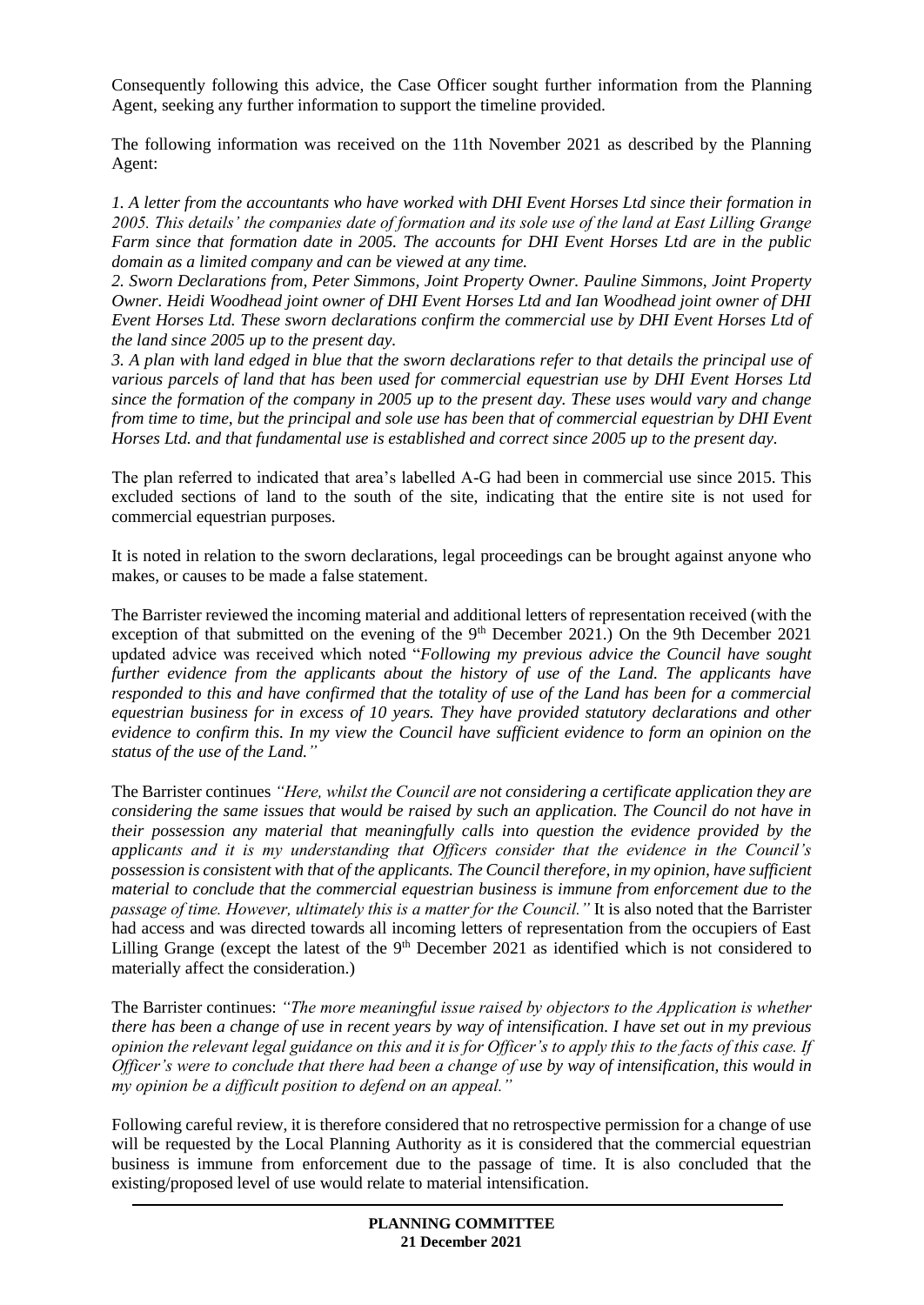#### Enforcement/Discordance with previous approvals

With consideration afforded to the 10 and 4 year periods identified under planning law referred to above, it has been concluded that no retrospective change of use will be sought.

However there are a number of other aspects of operational development within the site that have been investigated.

It is considered that the originally sited storage container, a significant amount of the hardstanding, the siting and non-personal use of the horse-walker, the engineering works to create the pond are breaches of planning permission against which no enforcement action can be taken due to the passage of time. It is not considered that the existing jumps would be likely to require planning permission.

The reroofing of a section of the existing traditional stable building was also highlighted in the incoming information. This was formally constructed with pantiles and replaced with roof sheeting in 2018. This was reported to have been undertaken due to the pantile roof failing. Whilst this was not 'like for like' it also adjoins an existing section of the Dutch barn roof, so in planning terms could be considered to be 'similar materials' and visually has been concluded to not appear incongruous or expedient to require retrospective permission. This approach has been reviewed with the Building Conservation Officer who had no objection to the retention of this or this approach.

As noted, one of the storage containers and the temporary stables are included within this application for temporary retention, together with the permanent retention of the additional area of hardstanding.

The issue of lighting having been added to the dressage arena has not been considered as part of this application, but will be investigated via a separate planning enforcement powers and retrospective application sought if necessary.

The raising of the residential occupation of 'The Bothy' will also be fully investigated separately. It I noted permission was given in 1997 for the change of use of a holiday cottage to form a residential annex.

It is considered that the occasional overnight sleeping within the equestrian vehicles within the land that has been established to have a lawful commercial equestrian use could be ancillary to this overall use. It is acknowledged that these vehicles are often designed for such a purpose and this is intrinsically linked with that use. The point about potential associated intensification has been addressed above.

## **APPRAISAL:**

The main considerations within the determination of this application are:

- i. Principle of the Development
- ii. Character, Form and Impact upon the Setting of the Grade II Listed Building
- iii. Impact upon neighbouring amenity
- iv. Impact Upon Access and Highway Safety
- v. Drainage
- vi. Other matters, including consultation responses.

#### i. Principle of the Development

Policy SP1 (General Location of Development and Settlement Hierarchy) notes that in all other villages, hamlets and in the open countryside development will be restricted to that 'which is necessary to support a sustainable, vibrant and healthy rural economy and communities.'

Policy SP9 (The Land Based and Rural Economy) of the Ryedale Plan - Local Plan Strategy is supportive of new buildings that *"are necessary to support land based activity and a working*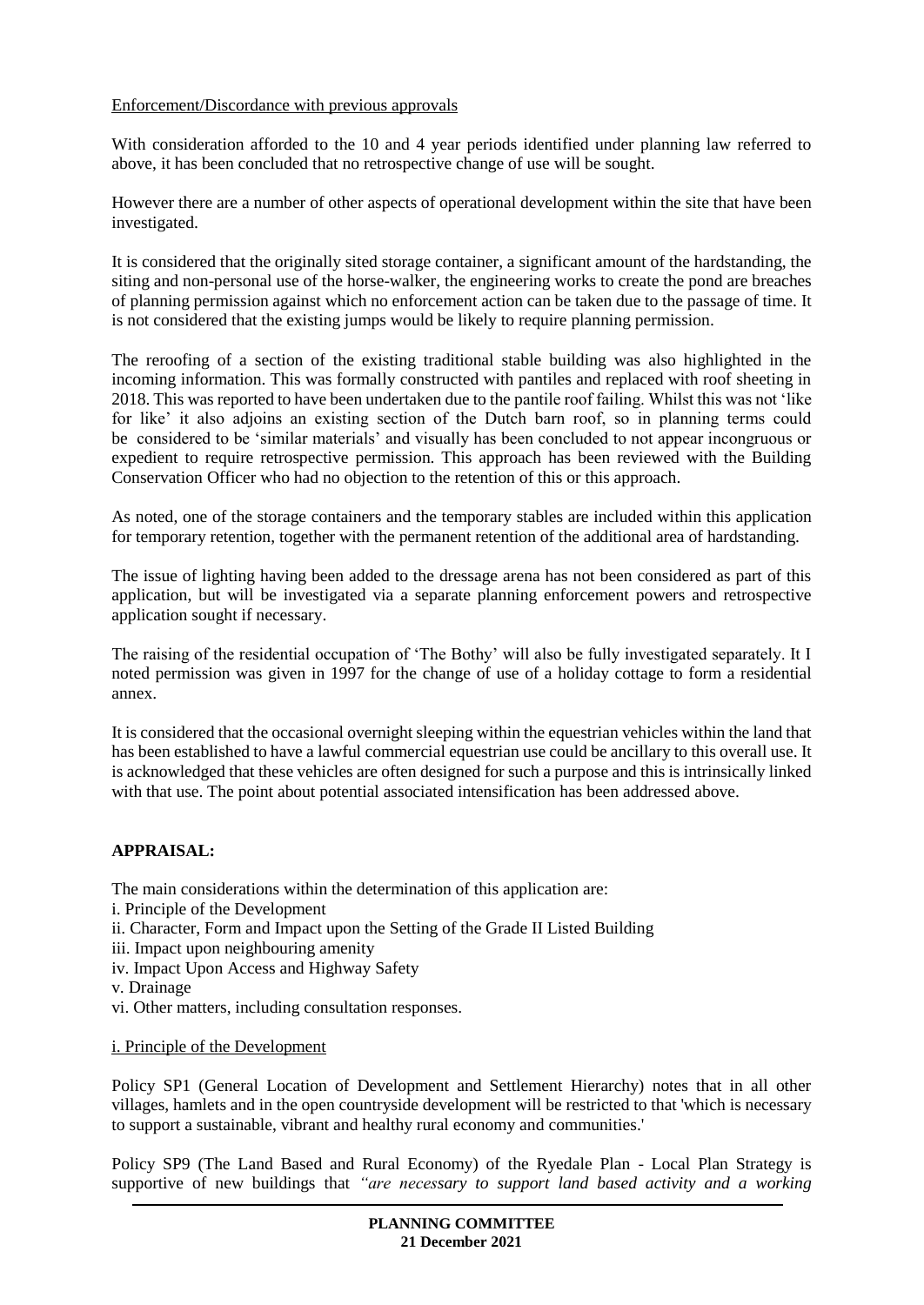# *countryside, including for farming, forestry, and equine purposes."*

In light of the consultations responses received from/on behalf of the occupier of the neighbouring dwelling, careful consideration into the lawful use of the site has been undertaken. The LPA have engaged legal counsel from Kings Chambers, Leeds and the conclusions above that this commercial use is lawful due to the passage of time has been made following consideration of all the available information.

Therefore, the principle of development including further operational development to support the development for equine activity is therefore considered to be acceptable and in accordance with Policy SP9 of the Ryedale Plan, Local Plan Strategy.

This however is subject to the proposed development according with the other identified main considerations listed above. This will be explored in the following sections.

## ii. Character, Form and Impact upon the Setting of the Grade II Listed Building

This proposal seeks permission for the erection of a block of 12no. additional stables as outlined above. It is noted that the revised siting means that this is positioned at a greater distance from the shared boundary with East Lilling Grange Farm.

It is considered in terms of form and design that the proposal is acceptable in terms of visual amenity and in relation to the character and form of the locality. It is not considered that this would have an adverse impact upon the character of the locality and it is considered that the potentially enhanced level of use would not be such as to result in harm to the character of the locality.

It is considered that the other operational development, including the 2.5 metres high acoustic fencing, the hardstanding, the new section of access lane, the passing place and widening of the access would have no harmful impact in terms of character and form.

A landscaping condition will be sought in order to secure details of new landscaping to soften the new building and also, to account for the removal/replanting of any trees along the entrance that may require removal to facilitate the access. This landscaping scheme will also be expected to contain planting to soften the existing dressage arena and the new stable building. Landscaping to the new stable building has already been indicated but this will secure a site wide scheme with specific planting details.

A condition to prevent the installation of any new lighting without the prior written approval of the LPA will be included. Concern has been raised within the incoming information about 'flood lighting' of the site. The Agent has indicated within their email submitted to the LPA on Monday 6th December that "*We will look at the lighting in this area and see what can be improved if this is causing problems to Mr and Mrs. Crawford."* As noted before, a review of existing lighting will be undertaken through Planning Enforcement Powers and an application sought if necessary. Additional lighting to the new stable building will only be permissible through a discharge of conditions application.

The Council's Building Conservation Officer noted in a consultation response dated 11th August 2021 "*No Objection."* In a further response dated 18th August 2020 "*I have visited the site and read the neighbour objection and my 'No Objection' comment still stands. In my view due to distance, existing development both within the application site and the neighbouring land and screening, this application will not affect the setting of the listed building."* They reconfirmed no objection in a response to the revised resited building in a response dated 23rd February 2021. It is therefore considered that the LPA have fulfilled their statutory duty in terms of considering the setting of the Listed Building.

It is also not considered that this proposed development would result in wider landscape impacts, being visually grouped with the existing buildings on site.

## iii. Impact upon neighbouring amenity

The original consultation response were provided by the Council's Environmental Health Officer on the 6th November 2020 prior to the repositioned (further north) scheme. The following response was in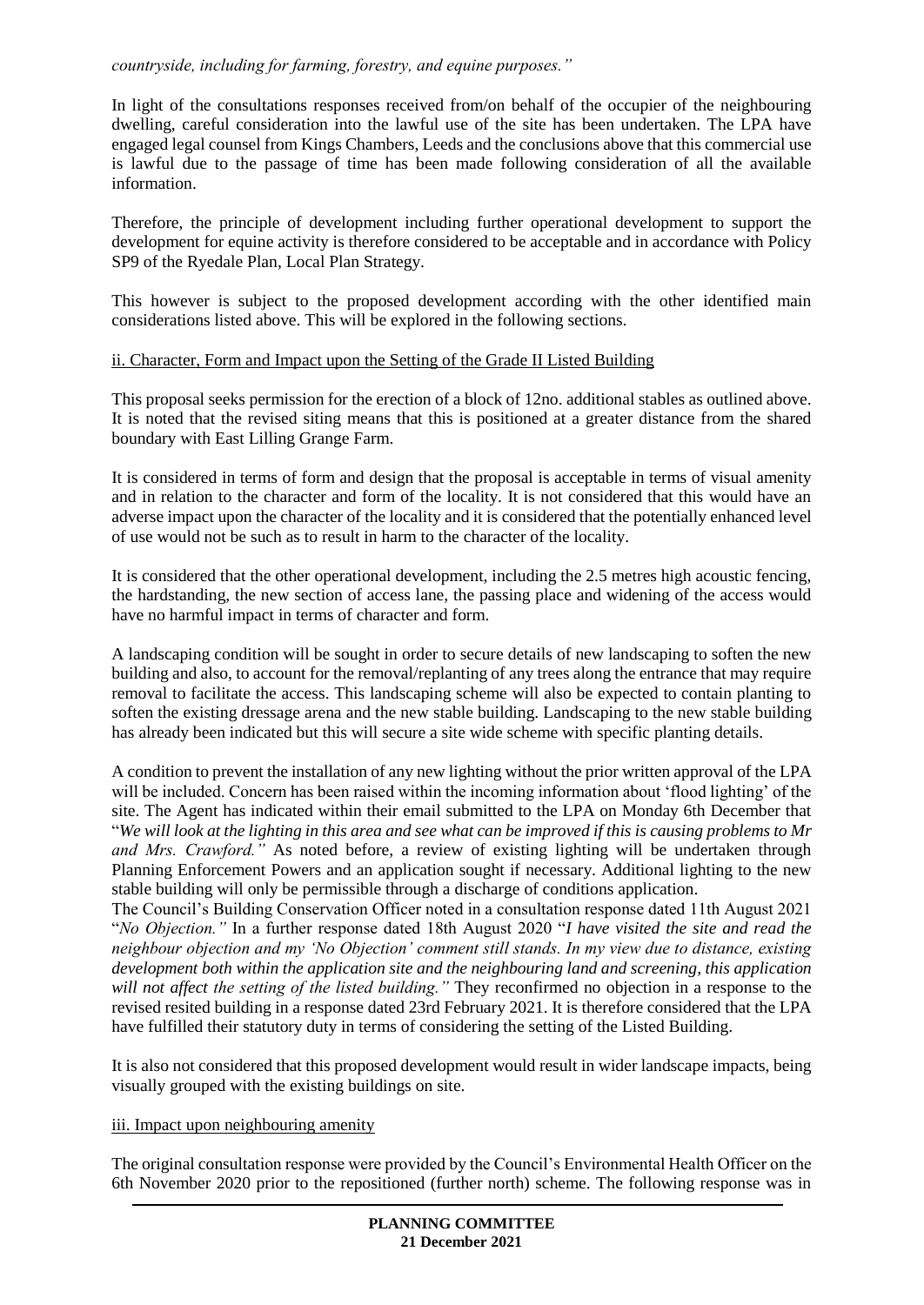relation to the originally positioned scheme with an amended blank eastern elevation and the proposed acoustic fence, which was detailed together with a specification of the fence to be installed provided for review.

The Council's Environmental Health Officer confirmed *"I have studied the re-consultation and I am satisfied that now there are no proposed openings to the east elevation of the stable block, and an inclusion of a 2.5M acoustic fence, adequate measures have been taken to attenuate any potential noise and protect the amenity of the adjacent residential dwelling. It would however be prudent to extend the fencing along the northern end to afford additional protection from the existing stable. Whilst the provision of an acoustic fence will attenuate noise at the boundary and afford protection from light trespass from inside the block, constructing the block using a solid timber method will provide additional noise attenuation and light trespass protection.*

*I do have concerns about the positioning of the manure storage along the eastern side abutting the acoustic fence. Unless it can be shown that the retaining walls are sealed and no run off is likely to the neighbouring land then I would recommend that this be repositioned to a more suitable area. In its current position I am concerned that damage could be caused the acoustic fencing compromising its effectiveness. With the likely increase in the number of horses I would also recommend that a detailed manure management plan be submitted."*

Additional information was provided in relation to the construction of the Manure Heap in the amended planning statement dated November 2020. This is considered to be a comprehensive Manure Management Plan which noted that the *"present bunded sealed concrete walled enclosure that replaced a block wall enclosure was started in 2016 and brought into use some 4 years ago…. The housing for the waste manure is over 2m in height, constructed of concrete panels on three sides, these panels are sealed to the concrete base to ensure the manure is contained within the bunded enclosure at all times. Once a week the waste manure is pushed up to the rear of the enclosure, which takes approximately 10 minutes. This is to ensure that all the manure remains within the concrete bund walls. The muck heap is inspected on a daily basis by DHI event Horses senior site manager. When the muck heap is approximately 75% full, the waste is collected and removed by a local farm within a couple of days. This ensures the cleanliness of the muck heap is maintained with no odours or smells. Presently the dry horse manure within the muck heap is moved every 6 to 7 weeks by Whitestone Farms who use it on their land as manure. With the increase in horses it is intended that this process will take place every 4 to 6 weeks or as required. When the waste has been removed, the concrete housing is thoroughly swept down, which allows regular inspection of the sealed unit, this ensuring its continued effectiveness."* There is further information contained within this MMP which can be reviewed in full by Members on the Planning file.

As noted, the position of the proposed unit was subsequently moved c33m further northwards, at a greater distance from the neighbouring property, which consequently resulted in buildings being positioned between the two locations. Openings were reintroduced to the eastern elevation. A 2.5m acoustic fence running approximately 43 metres was proposed for installation between points C and D on the Proposed Block Plan. This would be located behind the muck heap and horsewalker, wrapping around the northern side of the horse walker. It is noted that this area of the site does not directly abutting the domestic curtilage of East Lilling Grange Farm. Rather it adjoins a paddock under their ownership. It would be located approximately 27 metres from the nearest section of domestic curtilage associated with this property.

In a consultation response dated 17th February 2021, the Council's Environmental Health Officer confirmed *"I am satisfied that the relocation of the unit and the inclusion of acoustic fencing will offer adequate noise protection to the neighbouring dwelling. I note the parish councils comments with regard to the manure heap and the Horse Race Betting Levy code of conduct guidance re: a separate manure collection point within the isolation unit, this is a matter for the applicant to consider, it should be noted that this is guidance and as such does not fall within the remit of the Environmental Health department.* 

*I note that the applicant has submitted a manure management plan within the planning statement and should be reminded of the importance of not allowing the existing manure heap to become over full*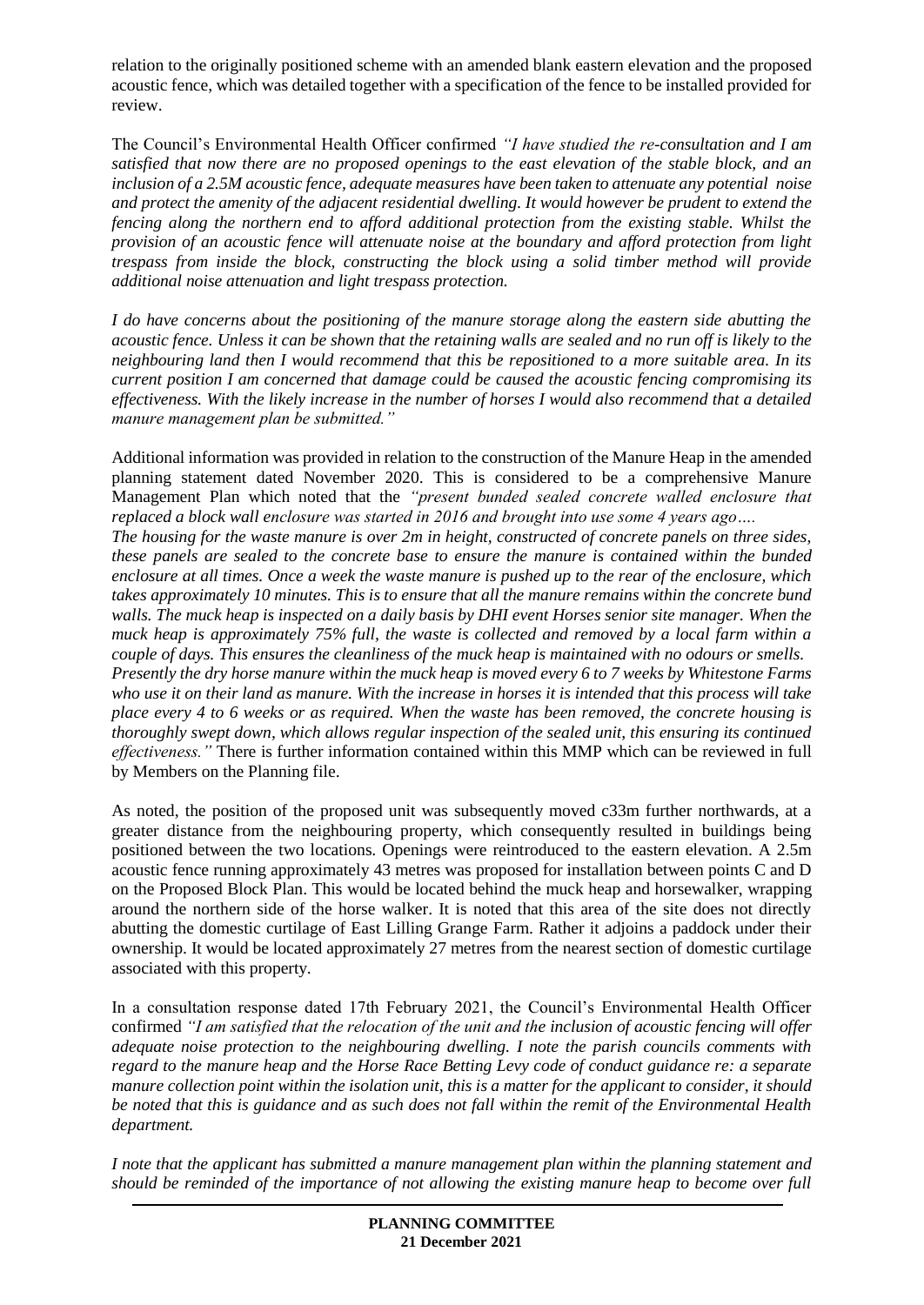# *before removal."*

The continued concerns over the manure heap from the Parish and the occupier of the neighbouring property are acknowledged. However, the Council's Environmental Health Team have raised no concerns with the approach taken to manure management. The reviewed manure management plan will be conditioned and a bespoke condition worded so that should any sustained complaints be received, the Local Planning Authority, in conjunction with the Environmental Health department will reserve the right to seek review of the manure management plan. The Council also has other legislation through which to investigate nuisance impacts such as odour.

On the basis of the Environmental Health Officer's response and through the inclusion of the acoustic fencing, it is not considered that the proposed operational development for the stable building would result in any additional material harm to neighbouring amenity by virtue of overshadowing, loss of privacy or noise, given its position within the site adjoining agricultural land. This would be located at a distance of approximately 50 metres from the nearest neighbouring domestic curtilage. It is also considered that this 2.5m high acoustic fencing to the rear of the muck heap will help to limit concerns over smells in addition to the more regular emptying identified within the Manure Management Plan to be conditioned. The degree of separation between this point and the domestic curtilage of East Lilling Grange is also noted.

The point raised about the practicality of installing an acoustic fence has been noted. In their most recent comments when this was queried, the Agent noted the following:

*"On the aspect of the sound proofing fence and existing hedge adjacent to East Lilling Grange. The hedge is, so far as Peter Simmons concerned on his land, however there is no intention of removing this hedge, the new fence will be constructed between the hedge and the horse walker/manure heap in the 0.5m to 1.0m gap that exists. The new fence posts will be anchored with steel shoes set into concrete every 2m. All work will take place on Peters land and will not harm the hedge or the piped culvert. So far as the Muck Heap is concerned it should be noted that immediately behind the horse walker and adjacent to Peters muck heap is the muck heap on Mr and Mrs. Crawford's land, used by them for their own horses and adjacent to their garden."*

In light of the concerns raised, it is considered appropriate to create a specific condition to require the installation of the acoustic fence to be inspected and signed off by the Local Planning Authority prior to the above ground erection of the stable building. This is not a standard method of control normally sought, however in this instance, this would mean that if for any reason, the fence could not be appropriately installed, the operational development of the stable could not be commenced.

The further concerns raised in relation to noise by the occupiers of East Lilling Grange Farm are noted. Further impacts in terms of noise were raised by the use of machinery. The LPA is aware that due to the previous agricultural use, the use of machinery may have occurred, however it would be impossible to surmise to what level. It is considered that the placement of the acoustic fencing to separate the site from the paddock land under the ownership of East Lilling Grange will help to improve the current situation.

Furthermore, the Council have further powers in terms of noise nuisances that can be explored under separate Environmental legislation should issues persist.

It is not considered that in isolation, this additional proposal would result in a materially increased impact upon amenity, in particular due to the installation of the acoustic fencing.

## iv. Impact Upon Access and Highway Safety

North Yorkshire Highways Officers have been consulted and have confirmed no objection to the proposed development. The revised scheme to include the widening of the access was requested by the Case Officer, following full review of the Parish Council's comments. This was not requested proactively by the Highways Authority due to need, however they have confirmed no objection to the revised scheme and recommended relevant conditions.

It is considered that the proposed wider entrance, passing place and the reoriented access route would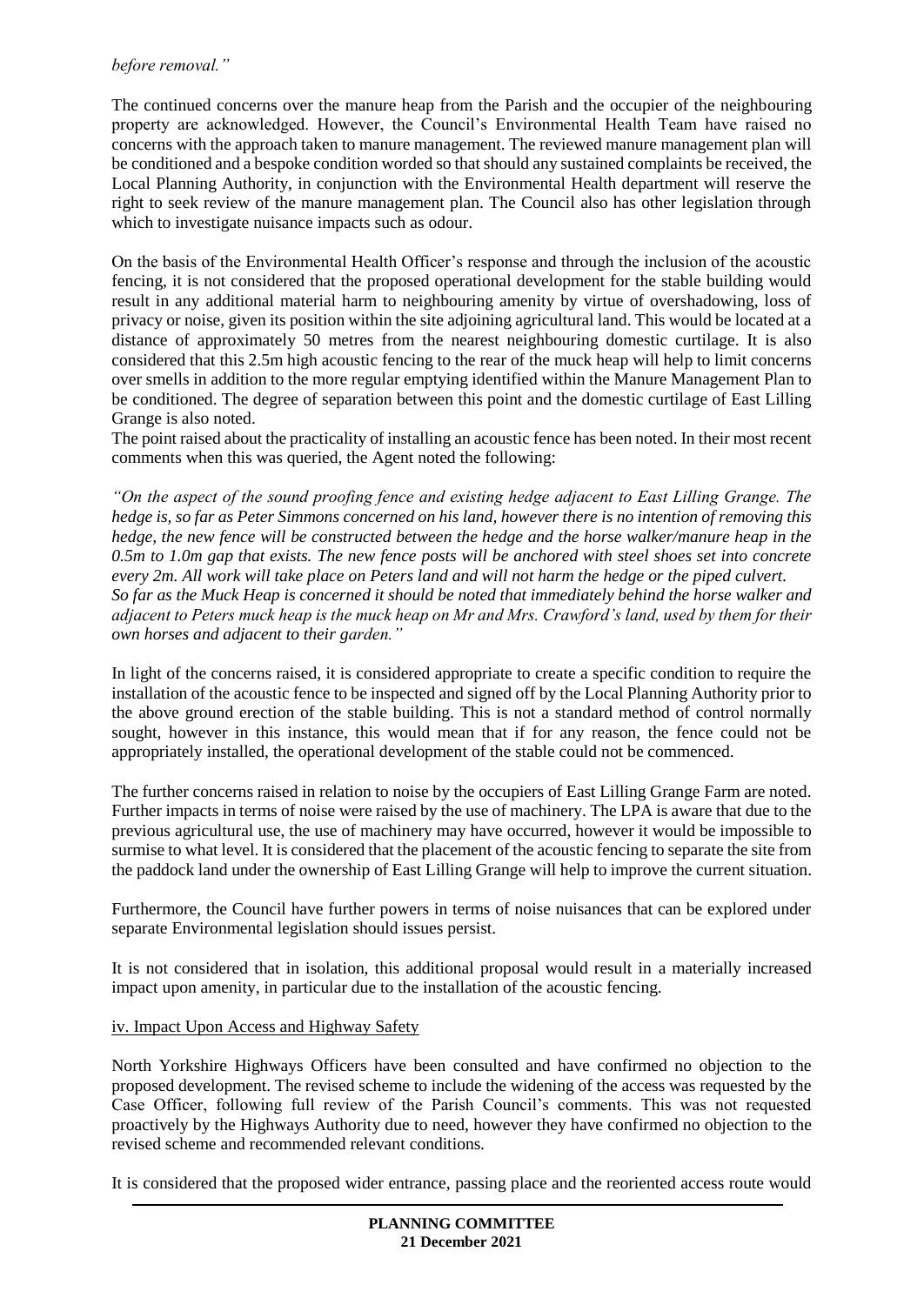help to improve the current on site situation and partially separate equestrian and domestic traffic.

#### v. Drainage

The Foss Drainage Board responded to the original proposal in a response dated 8th July 2020, recommending a condition. The provided a further response dated the 28th October 2020.

Their final response, dated 16th February 2021 their views on the existing and proposed hardstanding within the site that "*strictly on the basis that the new hardstanding will remain permeable, the Board has no objection to the proposal."* This was the confirmed as being the case within the submitted documents. In relation to the surface water from the isolation barns, the IDB noted in relation to the proposed soakaways "if soakaways are feasible then these should be wholly used, with no direct discharge into any watercourse." An appropriate condition was subsequently recommended.

It is noted that the Drainage Report from DW Consulting Engineers submitted by the occupiers of East Lilling Grange was acknowledged by the IDB within their consideration.

#### vi. Other matters, including consultation responses.

The North Yorkshire County Council Ecologist noted in a consultation response dated 18th August 2020 *"Thank you for consulting the NYCC ecology team regarding this application. Looking at aerial photography, the site of the proposed stables would be a field of agriculturally-improved grassland adjoining the existing equestrian facilities at East Lilling Grange Farm. This is likely to be of negligible nature conservation value and we have no concerns from an ecology point of view, provided that (a) good practice in the management of manure is followed to prevent pollution of watercourses and (b) any external lighting should be directed away from hedgerows, which may be used as movement corridors by nocturnal wildlife."* As noted above, a condition to require details of any external lighting prior to installation will be required.

Therefore following careful review of the proposed development and investigation into the planning history of the site, on the balance of probabilities and in light of the incoming supporting information, Officers are of the view that no retrospective change of use application is necessary. It is acknowledged that various unlawful operational developments have occurred and what can be controlled via this planning application has been (with the identified exception of wider lighting which will be separately reviewed.)

The Local Planning Authority will be closely monitoring the situation on site and it is considered that the proposed planning conditions are reasonable in meeting the tests of soundness of planning conditions.

It is considered that the proposed development would not result in a material level of harm to the occupiers of residential dwellings nor would it result in harm to the character of the locality or wider landscape, nor to the setting of the Grade II Listed Building. It is also considered that this presents an enhancement in terms of access and highway safety.

Subject to these identified conditions we can be satisfied that this proposal conforms with Policies SP1, SP9, SP12, SP13, SP16, SP17, SP19 and SP20 of the Ryedale Local Plan, Local Plan Strategy and the recommendation is for approval – subject to the following conditions:

## **RECOMMENDATION: Approval**

1 The non-retrospective elements of the development hereby permitted (the stable building and associated works, the amendment to the entrance and passing place, proposed additional hardstanding and the acoustic fencing) shall be begun on or before .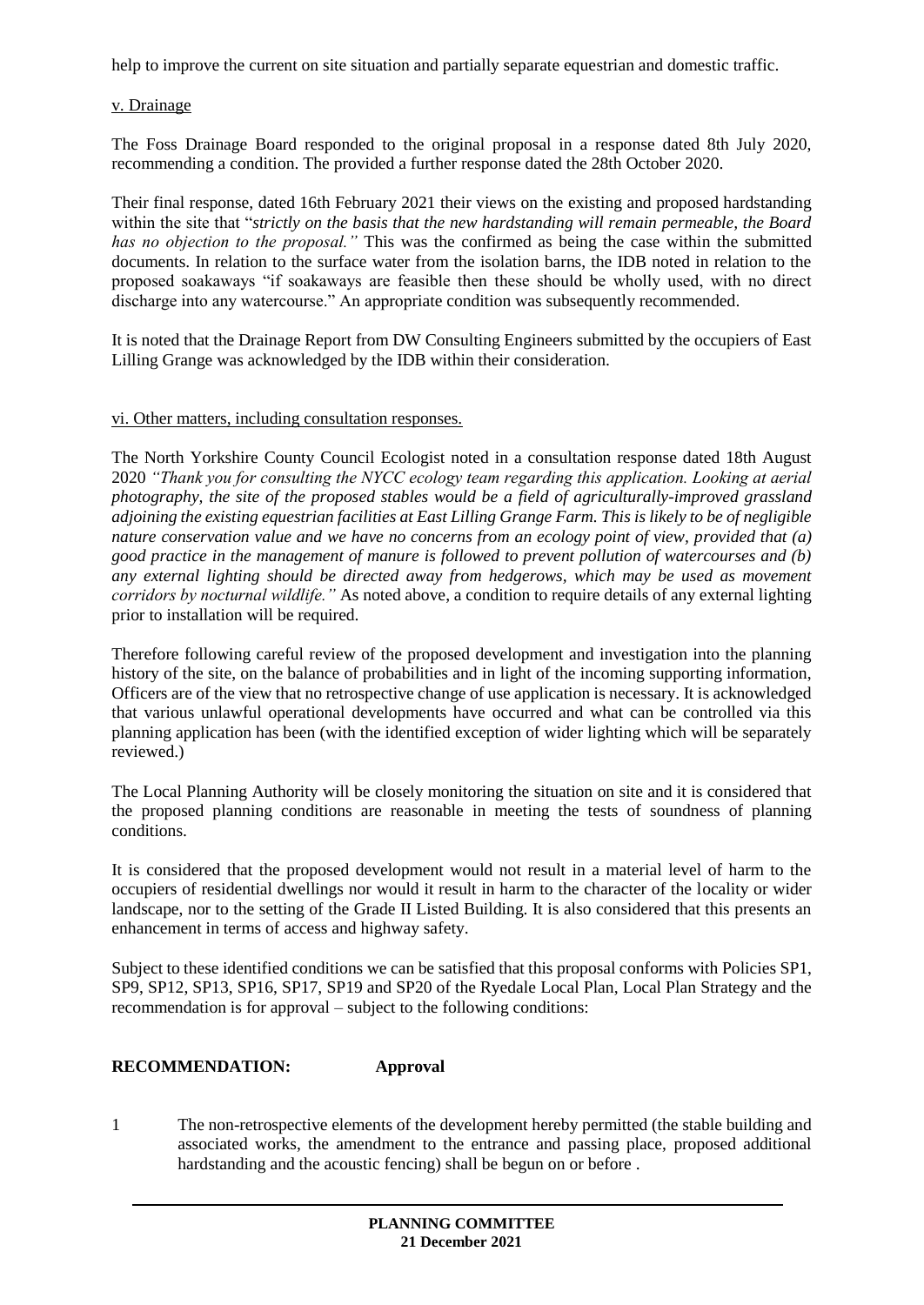Reason: To ensure compliance with Section 51 of the Planning and Compulsory Purchase Act 2004

2 The development hereby permitted shall be carried out in accordance with the following approved plan(s):

Proposed Use at Hardcore Areas Plan (DHL 7A/1 Nov 20 Amended to include wide access Oct 21)

Proposed Use at Hardcore Areas Plan (DHL 6 a/b/c Nov 20 revised stable barn position)

Proposed Boundary Treatment Plan Evergreen Planting and Acoustic Fence C-D on Plan (Drawing no. DHL 3A a/b Nov 20)

Isolation Stable Barn DHL Eventing Ltd East Lilling Grange (Drawing no DHL 2A a/b/c November 2020)

Isolation Stable Barn DHL Eventing Ltd East Lilling Grange (Drawing no DHL 1A a/b/c November 2020)

Site Block Plan and Site Location Plan (DHL 4a/b/c November 2020 Amended Jan 21/A to indicate proposed isolation Stable barn repositioned, location of acoustic fence and to indicate temporary and permanent storage containers.

Temporary tended Stabling (No Drawing no. 1:100 Oct 2020)

Temporary Stabling Location Plan (No Drawing no - Blackwells.)

Plan showing existing hardcore areas, tarmac areas and recent hardccore areas proposed for retention. (Yellow) (DHL 5A November 2020 1:2500 - Blackwells.)

Reason: For the avoidance of doubt and in the interests of proper planning.

3 Unless otherwise approved in writing by the Local Planning Authority, the temporary stabling and shipping container must be removed from the site prior to the occupation of the stable building hereby approved. Details and photographs must be provided to the Local Planning Authority following their removal and this will be recorded on the Planning Enforcement File.

Reason: In the interest of proper planning and to prevent the retention of unlawful development.

4 Unless otherwise approved in writing by the Local Planning Authority, prior to the above ground construction of the isolation stable building hereby approved, the proposed 2.5m high acoustic fencing to be located as per the approved plans and in accordance with the submitted details (Drawing no. DHL 3A a/b Nov 20, DHL 4a/b/c November 2020 Amended Jan 21/A and JCW Reflective Sound Screen Details).

Once installed, this shall be visited by the Local Planning Authority to ensure that this has been installed to the correct specification. Following written approval of this and any other relevant precommencement conditions, the Applicant may then proceed with the erection of the stable block hereby proposed.

Reason: in the interests of proper planning to ensure that the proposed acoustic fencing can be properly sited and in the interests of protecting neighbouring residential amenity in accordance with Policies SP16 and SP20 of the Ryedale Plan, Local Plan Strategy.

5 Unless otherwise approved in writing by the Local Planning Authority, no lighting shall be installed at externally to serve the developments hereby approved unless first agreed in writing with the Local Planning Authority.

Informative: Any unauthorised lighting within the site will be separately reviewed by Officers.

Reason: In the interests of the character of the Area of High Landscape Value in accordance with Policy SP13 of the Ryedale Plan, Local Plan Strategy.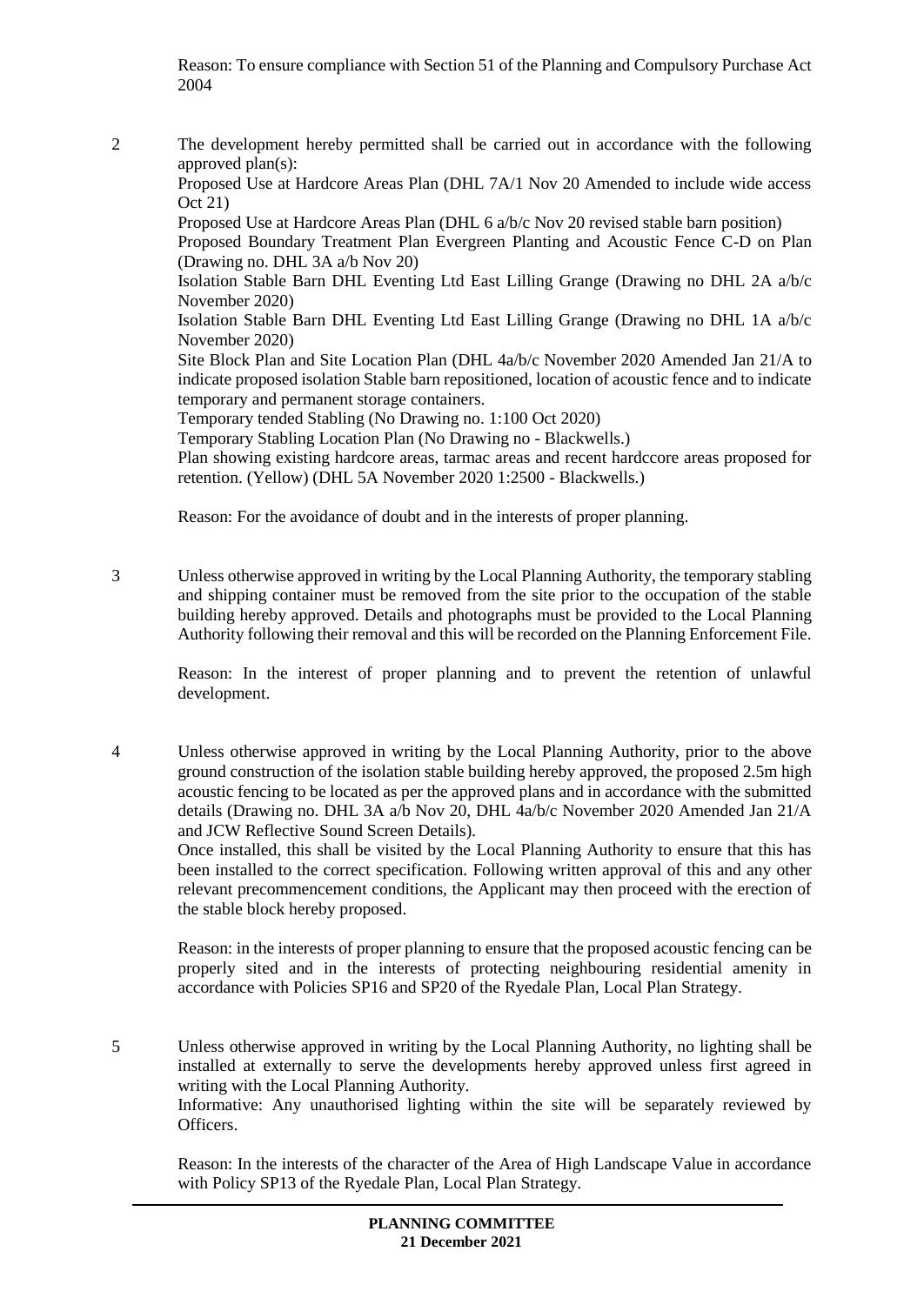6 All manure waste on the site shall be managed in line with the agreed details contained within the Manure Management Plan (Robert Burns Designs - Amended 16th November 2020) Any variation from this agreed scheme shall require the written approval of the Local Planning Authority.

Informative: the proximity of the adjoining residential property East Lilling Grange is noted and the Applicant is advised to be mindful of their residential amenity. Ryedale District Council will investigate potential instances of statutory nuisance.

Reason: In the interests of the residential amenity, in accordance with Policy SP20 of the Ryedale Plan, Local Plan Strategy.

7 No development approved by this permission shall be commenced until the Local Planning Authority in consultation with Foss (2008) Internal Drainage Board has approved a Scheme for the provision of surface water drainage works.

Any such Scheme shall be implemented to the reasonable satisfaction of the Local Planning Authority before the development is brought into use.

The following criteria should be considered:

- The suitability of soakaways, as a means of surface water disposal, should first be ascertained in accordance with BRE Digest 365 or other approved methodology.
- If soakaways are not feasible, then the Board may consider a proposal to discharge surface water to a watercourse (directly or indirectly).
- For the redevelopment of a brownfield site, the applicant should first establish the extent of any existing discharge to that watercourse.
- Peak run-off from a brownfield site should be attenuated to 70% of any existing discharge rate (existing rate taken as 140lit/sec/ha or the established rate whichever is the lesser for the connected impermeable area).
- Discharge from "greenfield sites" taken as 1.4 lit/sec/ha (1:1yr storm).
- Storage volume should accommodate a 1:30 yr event with no surface flooding and no overland discharge off the site in a 1:100yr event.
- A 30% allowance for climate change should be included in all calculations.
- A range of durations should be used to establish the worst-case scenario.

Reason: To ensure the development is provided with satisfactory means of drainage and to reduce the risk of flooding in accordance with Policy SP17 of the Ryedale Plan, Local Plan Strategy.

8 Unless otherwise agreed in writing with the Local Planning Authority, prior to any above ground construction of the isolation stables hereby approved, plans showing details of a landscaping and planting scheme shall be submitted to and approved in writing by the Local Planning Authority. The scheme shall provide for the planting of any trees/shrubs and show any areas to be grass seeded or turfed and indicate the accurate positioning and canopy spread of all existing landscaping to be retained. The submitted plans and/or accompanying schedules shall indicate numbers, species, heights on planting, and positions of all trees and shrubs. All planting seeding and/or turfing comprised in the above scheme shall be carried out during the first planting season following the commencement of the development, or such longer period as may be agreed in writing by the Local Planning Authority. Any trees or shrubs which, within a period of five years from being planted, die, are removed or become seriously damaged or diseased shall be replaced in the next planting season with others of similar sizes and species, unless the Local Planning Authority gives written consent to any variation.

Reason: To enhance the appearance of the development hereby approved in accordance with policy SP20 of the Ryedale Plan - Local Plan Strategy.